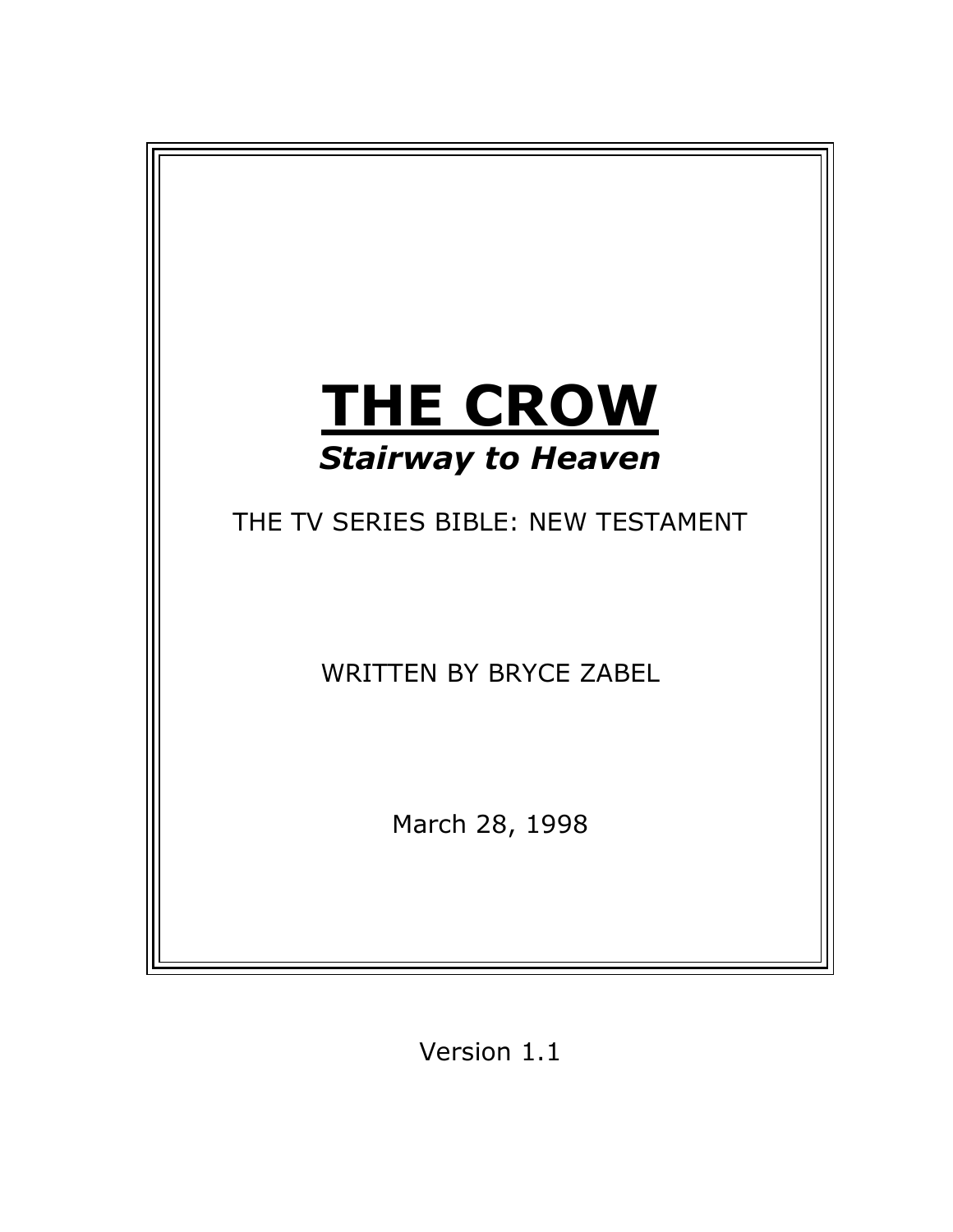#### *THE CROW* **: Stairway To Heaven**

#### **WHAT** *TV GUIDE* **WILL SAY**

A murdered rock-and-roll musician returns to Earth exactly one year after his death to take revenge on his killers.

#### **THE BIGGER PICTURE**

Although the driving force behind the feature films was clearly violent revenge, the series picks up the secondary threads of those pictures: redemption, the afterlife, the power of love.

Our concept has some ideas embedded inside it that have the power to dig in your soul and change the way you see life.

For starters, this character, ERIC DRAVEN, exists at Ground Zero of a special universe where life and death get the special attention they deserve. He has a shattering effect on people, good and bad. A quick example:

We all take for granted the inevitability of death. It forms a rigid line from which we construct our view of "the way things are." Along comes a man who proves that the line can be crossed. His very presence gives faith, and it takes it away.

Our series replaces the rigid line with a semi-permeable membrane between these worlds. In our construct, death is not an absolute. It is a transition.

Big ideas, big action. THE CROW: STAIRWAY TO HEAVEN is about justice, and redemption, and how hard it is to play by the rules in a world where both evil and good seem about evenly matched.

Draven (and that's what we call him because since his demise and return, it's hard to see him as just Eric) comes back, uncertain of his mission, and finds that his old life keeps grabbing at him.

Some people do, in fact, recognize him, pulling him unwillingly into parts of his past life, which included the underground music culture.

Shockingly, the police detective who investigated his death, now considers Draven a prime suspect in his own murder. After all,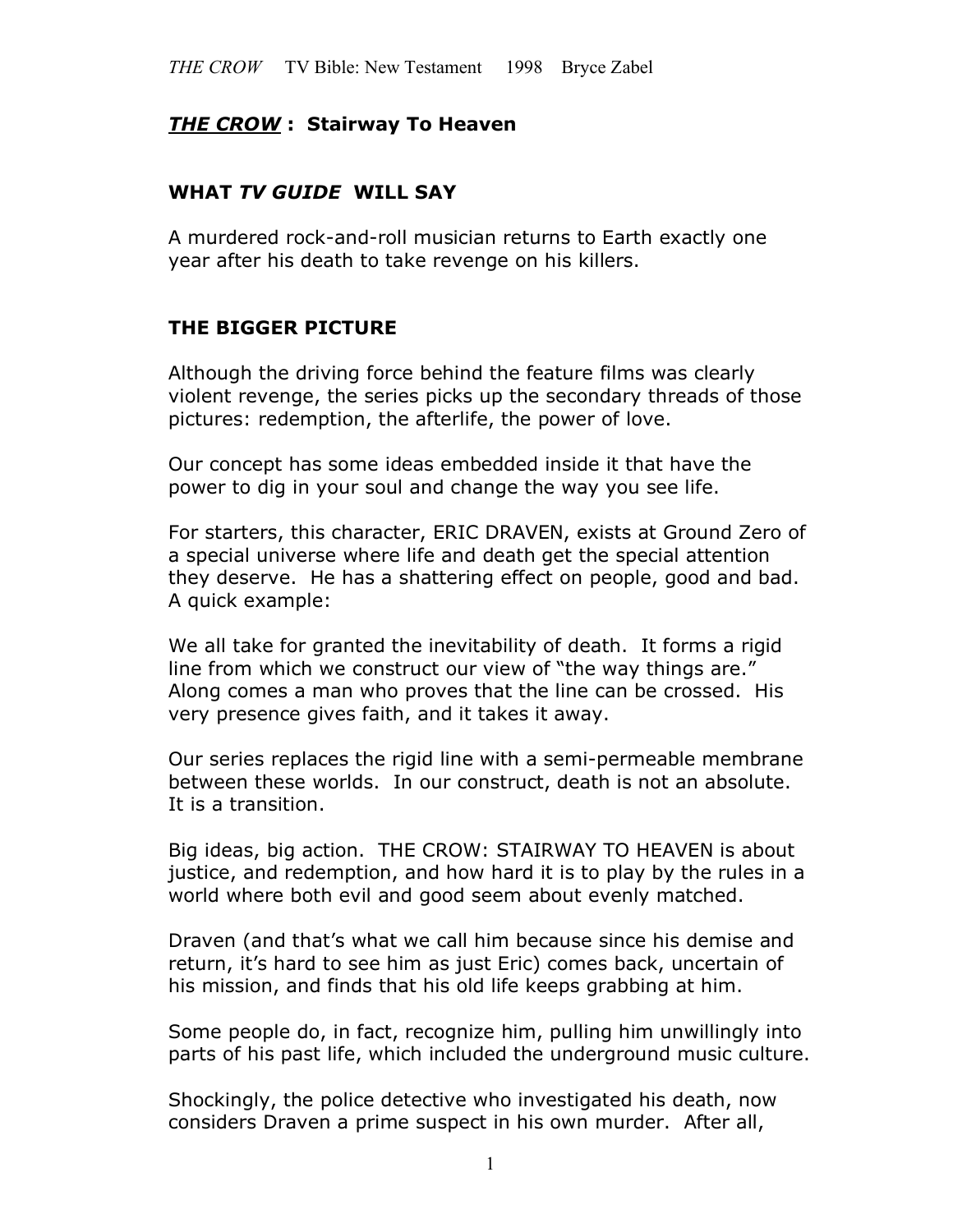here's a murder victim who survived and has no alibi for the year he's been gone. At least not one that will be believed.

Even more mind-bending, his human side must struggle constantly against an emerging Crow persona now resident within him which craves revenge against evil.

His prime ally in understanding the mystery of what has happened to him is his dead lover, who refuses to move on to her ultimate destination until he can come with her.

So, you see, returning to Earth, is just the first part of the story.

# **THE CROW: KEY CHARACTERS**

**ERIC DRAVEN** … He's our modern *Pale Rider* – a rock-and-roll angel who is Jim Morrison and Kurt Cobain by way of Richard Kimble. Only this guy is more of everything: angry, empathic, violent, and powerful. Before his death, Draven was lucky enough to find a "soul mate", an attraction which binds him forever to:

**SHELLY WEBSTER** … In life she was a struggling artist, passionately involved with Draven. Now she is a soul whose progress has stopped at the "Land of the Dead" while her spirit haunts the earthly reincarnation of Eric Draven.

We have two crows in the series. Big C and Little C. Both manifestations of the same persona…

**THE CROW** … Draven's alter-ego. The archetypal revenge seeking entity supernaturally returned from the "Land of the Dead."

**the crow**… The bird, also thought of as the hand of God. What the crow sees can be seen by The Crow as *crowvision*, implying some kind of symbiotic link. Also called the spirit crow in our scripts.

**DETECTIVE DARYL ALBRECHT** … Seen it all, trying to keep a good heart in a bad time. Not about to give up a hard fought detective's commission by admitting he believes dead guys are walking around his city.

**SARAH** … The 15-year-old street kid, re-united by the Crow with her mother, now starting high school as the series begins. Tough,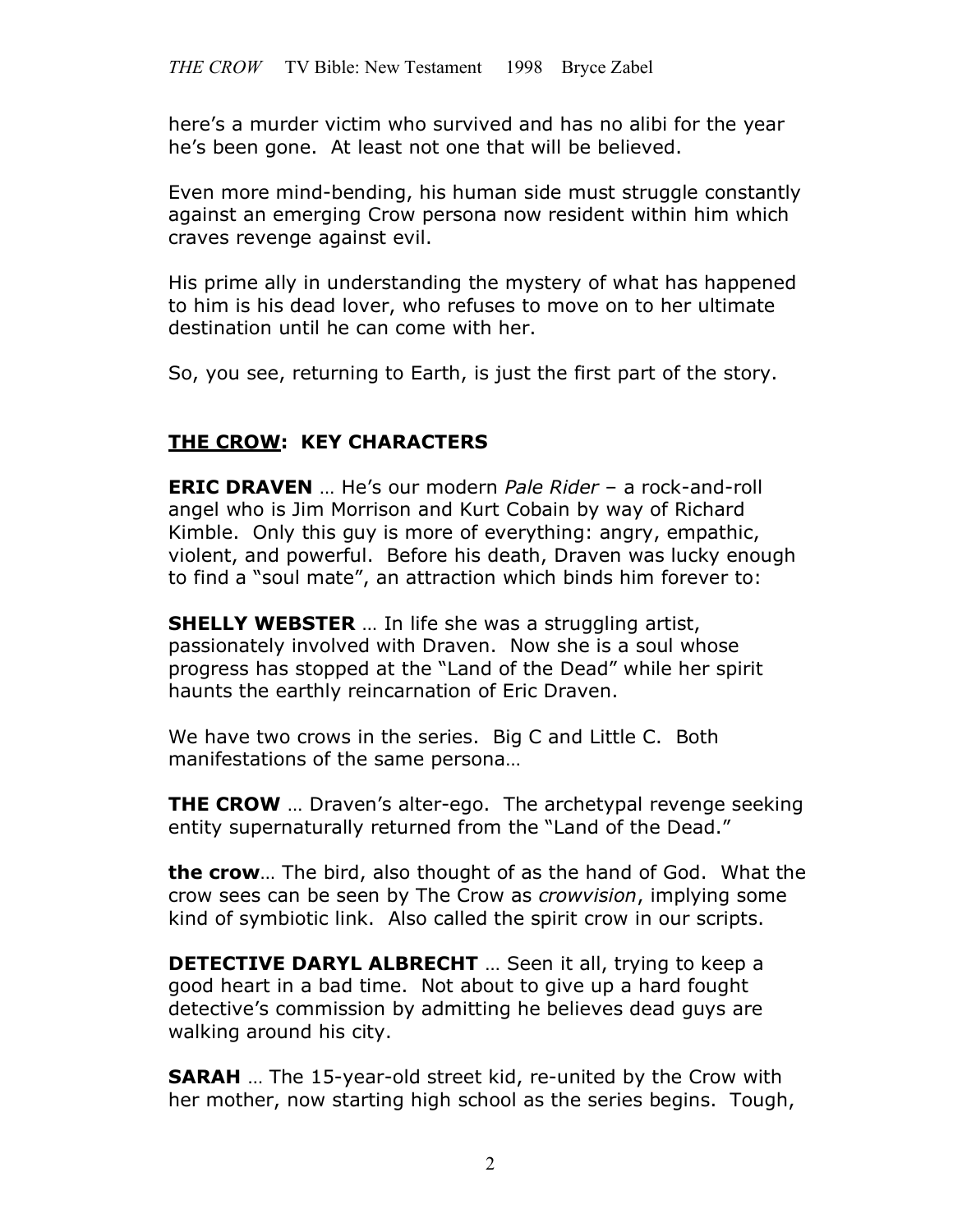vulnerable and, incidentally, the only person prepared to believe Draven's weird journey.

**INDIA REYES** … The public admires her hard charging, youth targeted approach to business. In reality, much of her success owes from having given over her soul to the forces of darkness in exchange for earthly power and influence. She represents the scariest kind of evil – the kind which passes for good.

# **WHAT WE WILL DELIVER EVERY HOUR…**

Each episode has a strong beginning, middle and end in terms of the introduction and conclusion of the central crime and/or supernatural "event."

The relationships of the characters, however, are not static. They are changing and growing, rewarding our viewers and fans for their interest.

A typical episode has more than enough places to inbound stories without looking predictable. Shelly, the spirit crow, Sarah, Albrecht, Draven himself – they all can steer the Crow to action.

As the action unfolds, our death dysfunctional family of characters will all make their own contributions to justice.

Two other elements should be integrated into the storyline of every episode:

# **MUSIC**

It's always been a key element in the development of *The Crow*.

Initially, the graphic novels relied on, for example, the music and lyrics of Joy Division for their inspiration.

The feature films were known for their successful music soundtracks. From the haunting theme from composer Graeme Revell to the rock of Hole, White Zombie and Korn.

The TV series continues the tradition. Every episode should feature at least two musical sequences. This begins in our first episode with an original Stone Temple Pilots song, "Only Dyin'."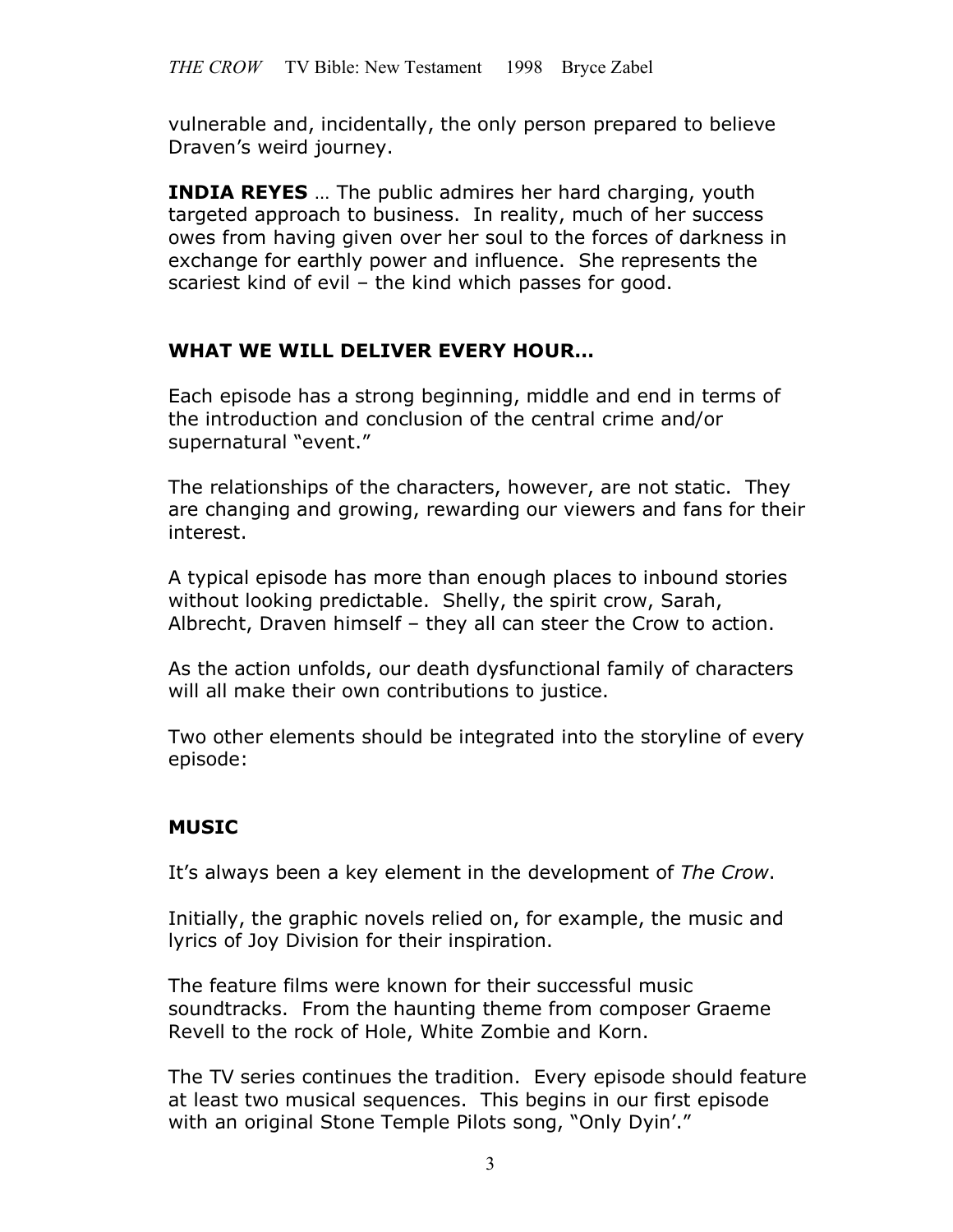#### **MARTIAL ARTS ACTION**

The first Crow, Brandon Lee, set the standard of high-octane action.

Now his TV successor is another established film actor, Mark Dacascos.

The Crow may be a force of good, but every episode shows off his awesome power with at least one, fully-choreographed, fight sequence.

#### **GENERAL OVERVIEW**

All the classics have origins which are flexible enough to accommodate growing embellishments and modifications without sacrificing the essential character: i.e. Superman, Batman, the Hulk, Spider-Man. Inconsistencies between the myriad tellings of these other character's legends never seem to undermine the legends themselves but, rather, lead to increased fan appreciation and expanded audiences. The same is true of THE CROW.

Remember that Eric Draven was supposed to be a construction worker in the original comics. No one thinks so today.

In other words, as we grow THE CROW from features to TV, change is not only inevitable, it's also okay. As long as the bottom line is interesting story-telling with great characters.

#### **MISSION STATEMENT**

First, loyal fans read the graphic novel. Then, the feature film introduced far more people to the Crow. Now, it's the perfect time for *The Crow* to fly on television. Our goal is as simple as it is ambitious:

#### *TO MAKE THE TV SERIES THE MOST POPULAR EXPRESSION OF THE CROW…*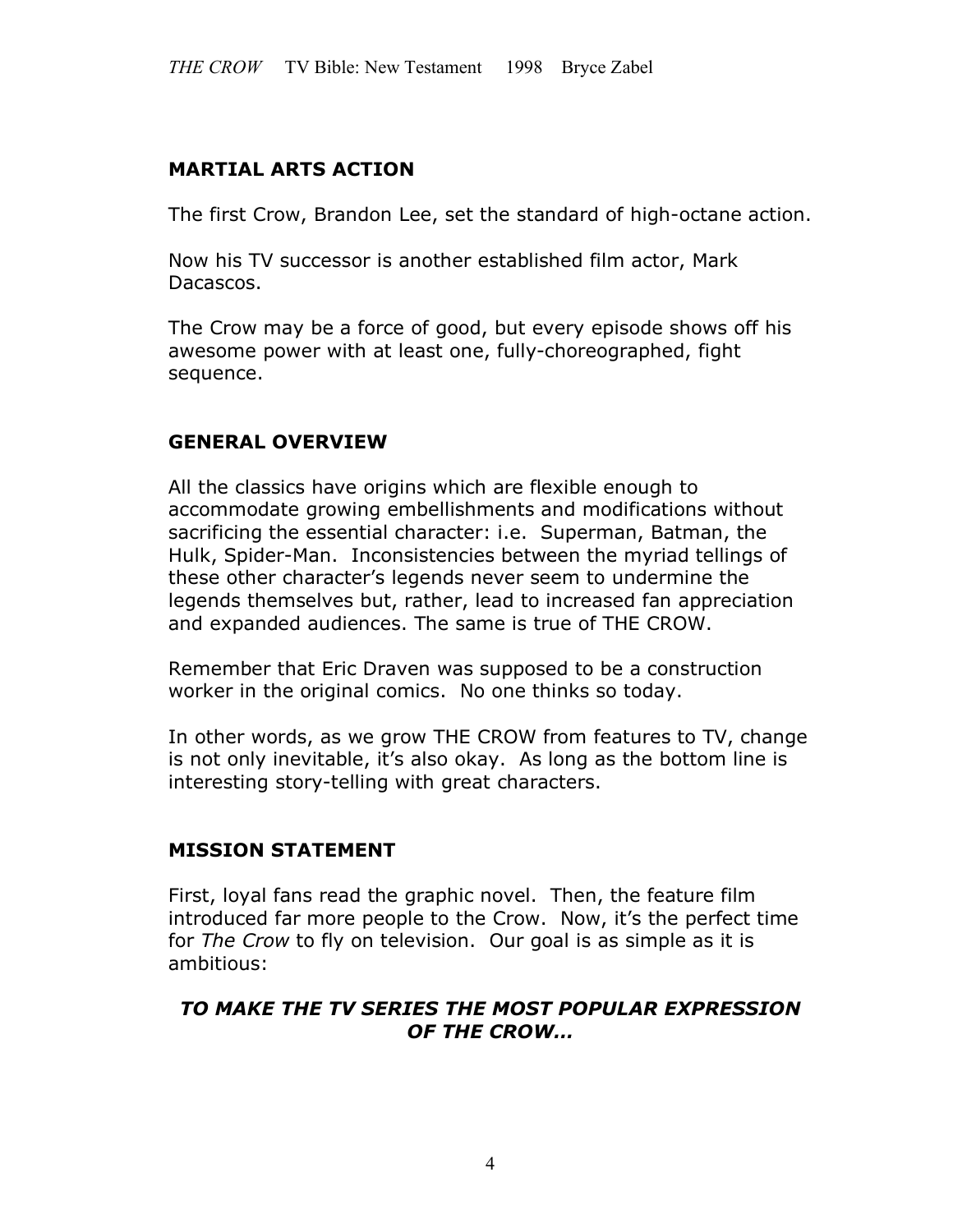We're going for a break-out hit here, going for the long ball. In order to get there, the series must be interesting and compelling enough to not only keep the hardcore fans, but to expand our audience to the larger science fiction audience and eventually to the general audience.

We start with a lot of things in our favor.

- $\triangleright$  First, there's a general sense in the movie-going community that, whether or not they saw it, THE CROW WAS A MOVIE THAT WORKED.
- $\triangleright$  We've got the expectation that the music associated with the project involves a GREAT SOUNDTRACK PACKAGE. This jacks us straight into high school and college culture.
- The CHARACTER IS JUST DAMN COOL.

Eric Draven's the key here. He has to stay mysterious and interesting. Nobody wants to watch "Touched by an Angel" with a guy in face paint. They want to see a guy who's been bent bad by what happened to him.

The character of the Crow has always cared for people. That won't change. We give this aspect of the character our warm embrace. Still, *The Crow* can't lose its edge on the way to the television screen.

The goal is accessibility. In order to even get aired, the series must go beyond cult audiences to appeal to TV programmers who will have to schedule it.

Although there are legitimate concerns to be addressed in this transition, remember this -- this latest incarnation of *The Crow* is going to be more viewer friendly simply because it is a TV series, and that is a friendlier, more intimate medium.

The key to the transition to television is really about two concepts. They are:

- *1. The darkness must be lightened.*
- *2. The action must not be graphic.*

Let's take these one at a time: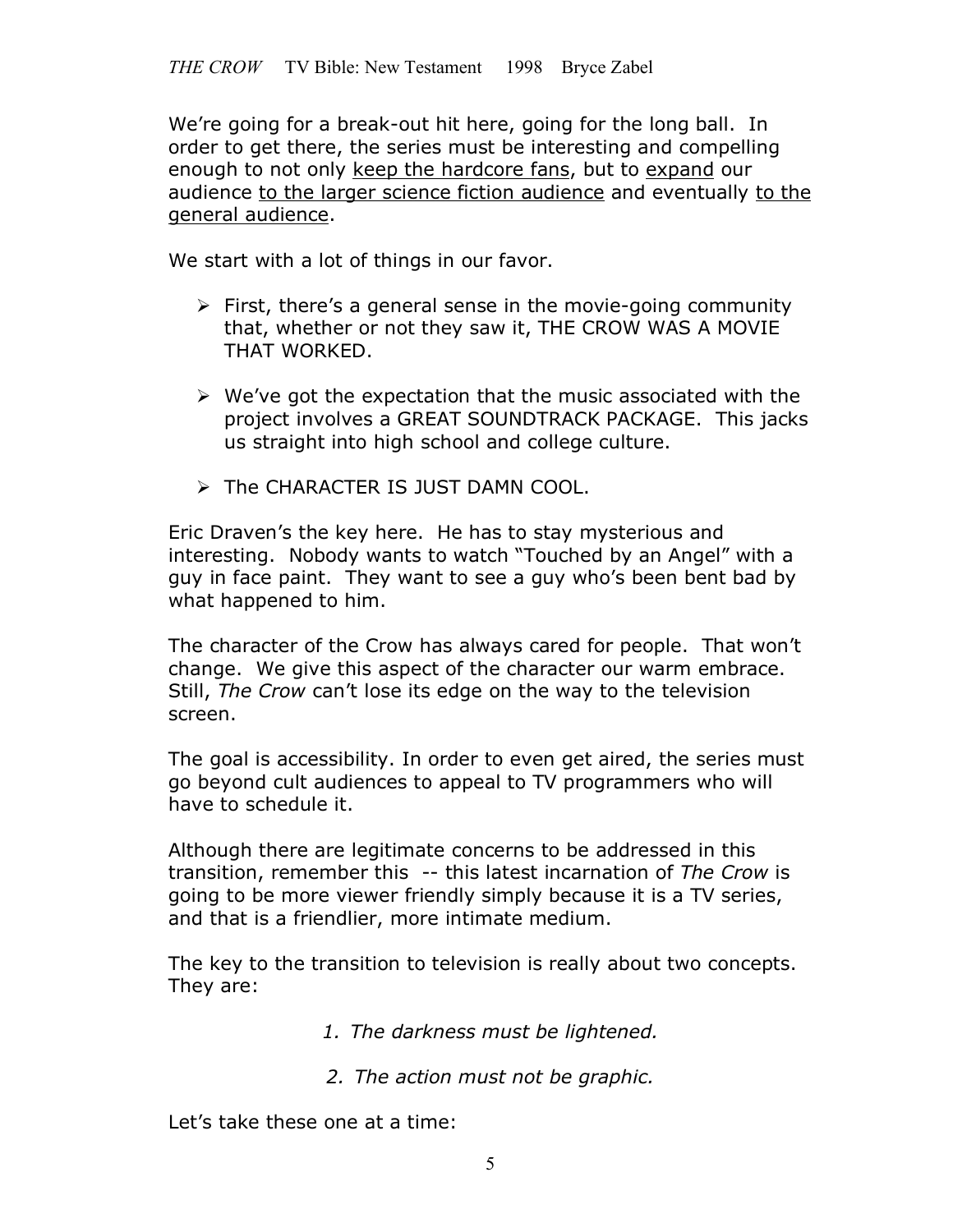# **DARKNESS**

This is a writing question which is basically a tone note. It is always going to be a balancing act. We will know it when we read it. The series does not have to be stupid, or cute, or warm and fuzzy. It simply needs to incorporate relief from the unrelenting darkness of the feature. This can be done without sacrificing intelligence, fun, mystery, suspense and edge.

# **GRAPHIC VIOLENCE**

We will apply the same standards of violence to THE CROW as were applied, for example, to "DARK SKIES" (an *NBC 8 o'clock* show) and "M.A.N.T.I.S." (an *FBC 8 o'clock* show). In both of these series, the network had an on-going interest in high action content while their "Standards and Practices" departments allowed producers to go to the edge but not over it. We will police ourselves with the responsibility that goes with a series that can air at any hour of the day or night, and may be viewed by kids. Clearly, a TV series can't afford to have the sheer action quotient of the movie, and, in any case, the graphic nature has to be tamed – suggested rather than put completely on-camera.

# **STILL…**

Since everyone hopes for a success, financial and artistic, we have to state this clearly:

#### **The show must be changed to appeal to a broader audience, yet it must not break the faith with the feature audience.**

The answer to growing the audience beyond the core feature audience actually comes from our sales materials which promised buyers that the series would:

- *Challenge beliefs,*
- *Question faith,*
- *Rock worlds…*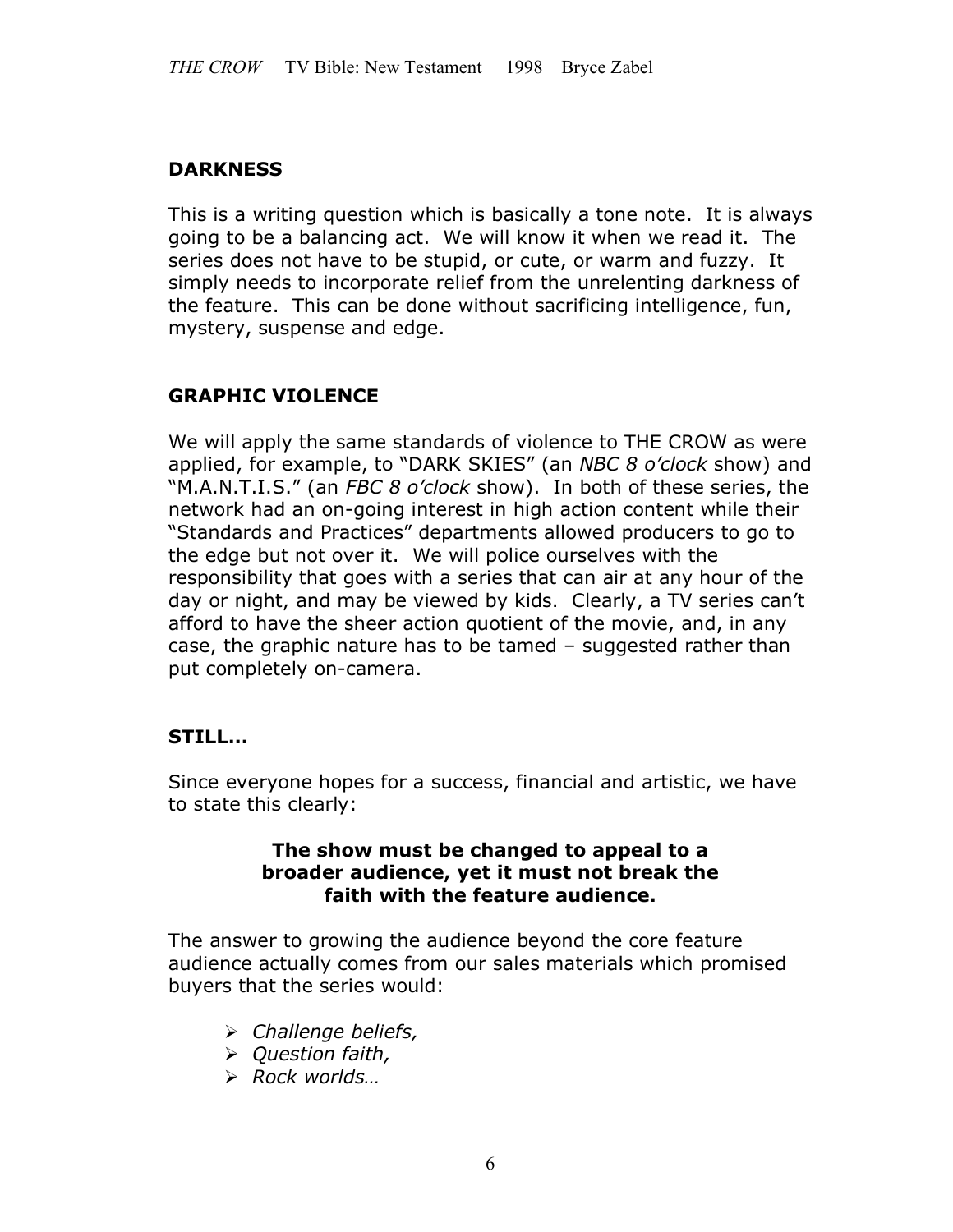We can keep the material compelling (albeit less violent) by adding mystery and suspense on top of the current concept. They provide the unexplored middle ground for us. We can't be just a tamer version of the movies, we have to be a bolder vision of what the movies were actually about. Here's an example:

# **THE LAND OF THE DEAD**

It's referred to in the film voice-over: "People once believed that when someone dies, a crow carries their soul to the Land of the Dead…"

The thing is, the film never showed us the "Land of the Dead." The TV series will.

Our thoughts on the matter are evolving but it is clearly a waystation: a place between our world and a soul's ultimate destination. It's not a fiery Hell, probably more of a place without time, crushingly lonely and isolated. A place where you are alone in a construct created from your own worldly experiences.

How do we show it? The empty city construct may work for us. This makes it a production target of opportunity for us -–no extras, shooting most often wherever other scenes dictate.

# **THE SPIRIT CROW**

This concept doesn't come from the over-imaginative mind of a writer. In mythology, birds are often used as symbols for the souls of the dead and as carriers of the souls to the otherworld.

Birds are also portrayed as death omens, and sometimes as messengers to the gods. As dream symbols, birds may represent angels, supernatural aid, and spirits. In Western folklore, a bird that flies into one's home is taken as a harbinger of some important news, often death. Black birds are especially taken to presage death, particularly if they gather near a house.

# **THEMES**

Ours resonate with everyone, and several should be touched upon in any given episode. They are: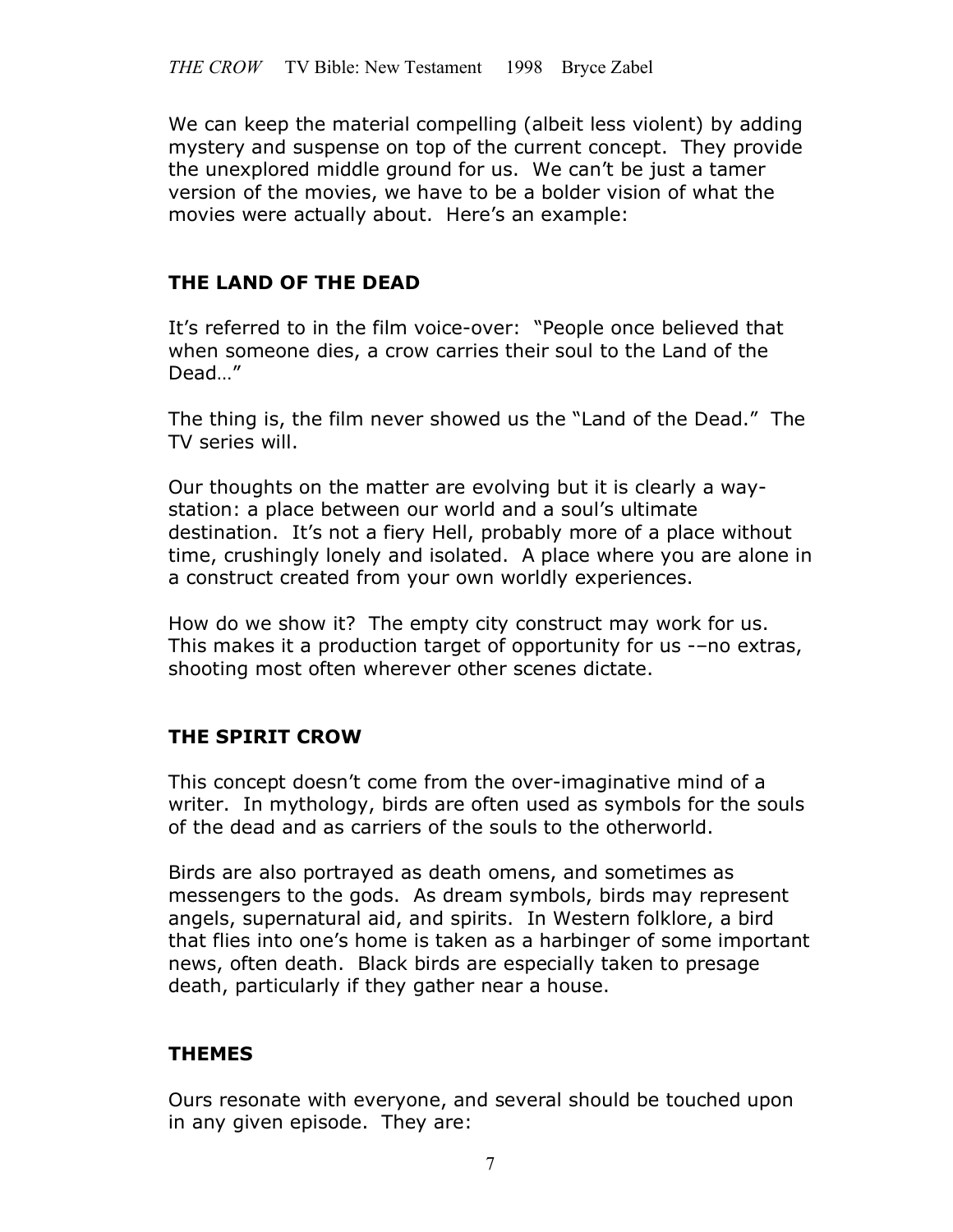- $\triangleright$  The power of love
- $\triangleright$  The mystery of Death
- $\triangleright$  The quest for Redemption
- $\triangleright$  The nature of Evil
- $\blacktriangleright$

# **WHAT THE SALES GUYS SOLD…**

The sales materials which took us to this day called for the following:

- Climb a metaphorical "Stairway to Heaven"…
- $\triangleright$  Hitch a ride with the Angels...
- $\triangleright$  Keep the characters from the film in play...

# **THE STAIRWAY**

We're not going to get literal here. This simply means that there are levels to the afterlife which, hopefully, we can spend at least five seasons exploring. We don't believe our characters know the ultimate truth anymore than we do. They are going to try to make sense of this by pooling information.

# **ANGELS**

The clever catch-phrase was … "Prepare to be rocked by an angel." Presumably, Draven's the angel (albeit, a butt-kicking, angry version).

Okay. Angels (from the Greek *angelos*, messengers) are intermediary spiritual beings between God and humanity. They're often depicted as delivering messages to mortals or carrying out God's will in other ways. In Western religions, angels refer exclusively to good beings. They are opposed by evil spirits (devils or demons) who are sometimes "fallen angels." Angels are traditionally pictured as cohabiting heaven with deceased human beings.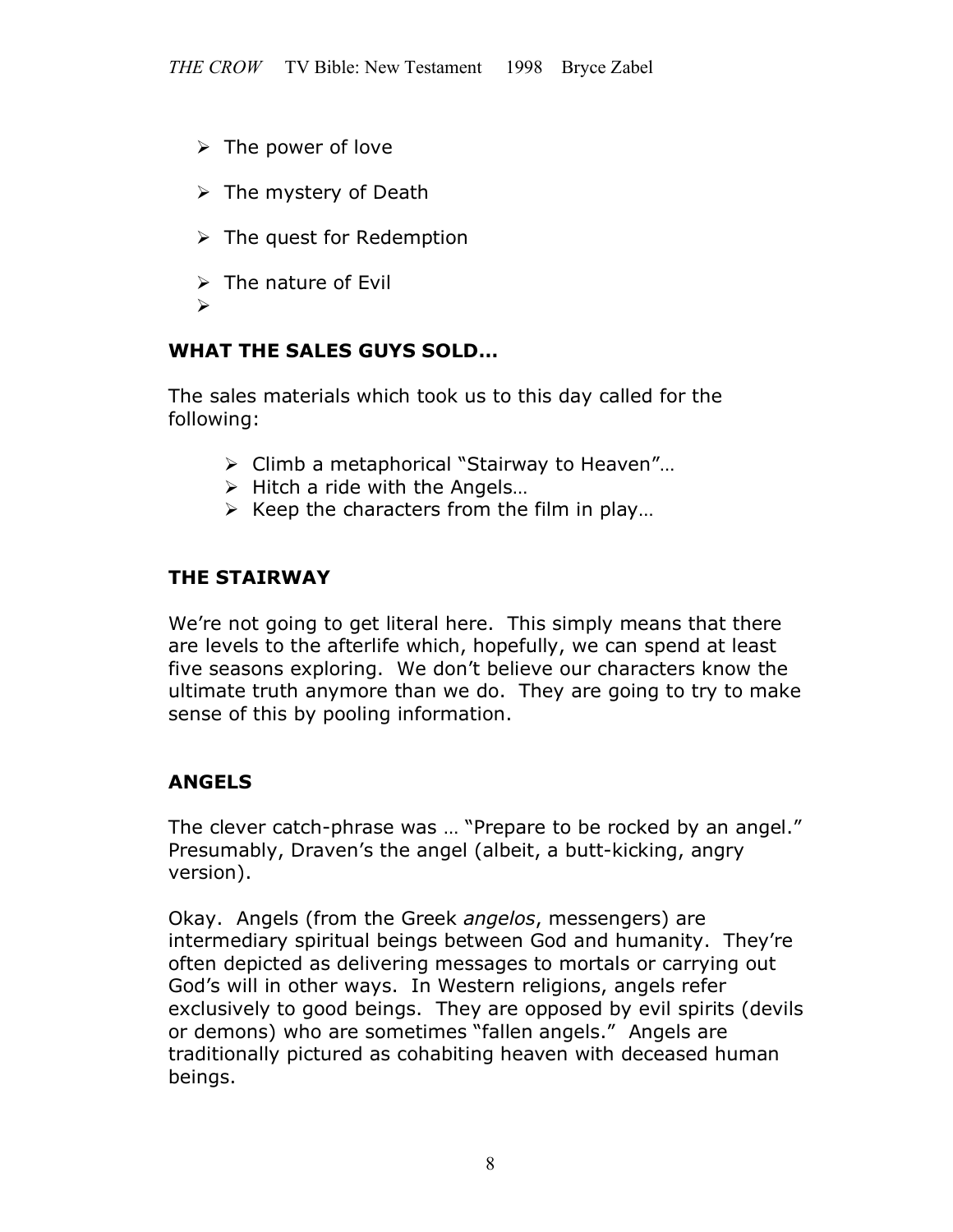Here's how Eric Draven fits in as an angel carrying out God's will. It's pretty simple: in order to stop Hitler, we had to raise an army. Evil is always ready to fight dirty, so good has to get tough to stop it. Draven is a foot-soldier doing God's will through unconventional means.

#### **CHARACTER**

More important than ever. The theme for our transition to series is simple:

Even a dead man needs to get a life…

By this, we mean that Eric Draven must become a character who can interact with the world around him in a non-Crow mode. We propose to do this not so much by changing his appearances as the Crow, but by expanding his presence as Draven. We can debate the where's and how's of this issue, but it must happen somehow.

That's because we can't build a series around a main character who avoids all interaction, except in his alter-ego status. Draven absolutely must be pushed and pulled back into picking up some pieces of his old life, whether he wants to or not. In some cases, the old life does tempt him. Music, for example, still speaks to him and is still a framework he uses to make sense of his predicament.

Basically, though, Draven still lives in this city, and a few people he used to know are going to recognize that he's back. There is no need to write around this reality. In fact, it gives us that much more complex and compelling character material to get into.

Understand that Draven has changed into a very unusual person. He doesn't eat, or drink, or sleep. He has the powers of an empath, able to sense emotions and to transfer them to others. He has physical skills of attack which he never knew while living.

*Even a dead man needs to get a life…*

It's just not quite the same life he used to have. But it's better than the alternative.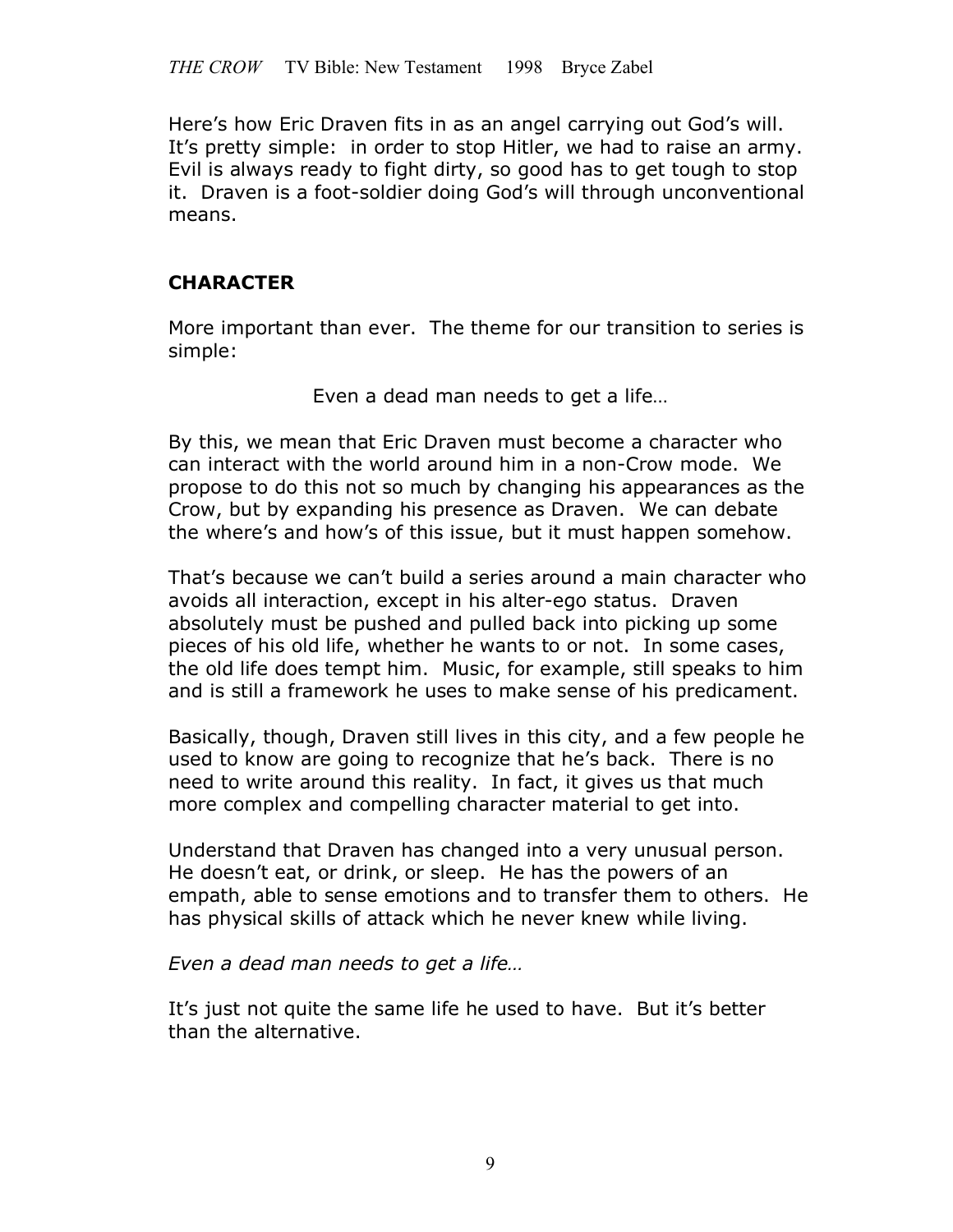# **THE BACKSTORY**

ERIC DRAVEN and SHELLY WEBSTER were lovers the way it's supposed to be. Merged completely in spirit, two people lucky enough to find each other while they were very young*. Soul mates*.

Always unconventional, they planned a "commitment ceremony" instead of a wedding. Each would write a vow of lifetime loyalty to the other. They would record the whole thing on videotape and it would be their bond forever.

What they didn't know was that Eric Draven had been targeted for murder. Based on something he had done in the past (still TBA) a contract murder had been ordered. A gang of low-lifes with names like Funboy and Skank, working for a guy named Top-Dollar, had taken the assignment.

Draven went first, picking up his guitar and singing a series trademark song (think "Tears in Heaven"). *Will you always know me? Will you always care? I will come to you... I will come to you...* He's a lead guitarist in Hangman's Joke, but not a vocalist. It's the first song he's written the words to and peformed. Shelly is touched beyond belief by the emotion in his raw performance.

Shelly goes next, with a poem she has written: *I will be with you forever, and when my body is no longer of this Earth, my spirit will fly on the wind to be with yours.*

We know what happened next because, like the ceremony itself, it's all on videotape. That precious moment was interrupted by the tribe of bad-ass assassins who, for reasons Draven and Shelly could not fathom at the time, murdered them both. Eric died from injuries sustained after being thrown from their loft apartment to the cement below. He never regained consciousness.

Shelly was less fortunate. She endured her own physical pain, and the pain of his death, for over two hours before succumbing herself. Worse still, she was killed only because of her association with Draven.

One of the investigating officers on the scene was Detective DARYL ALBRECHT. The murder has remained unsolved. What always bothered Albrecht is the videocamera found in the apartment, tape ejected, that his experts told him had been used that night.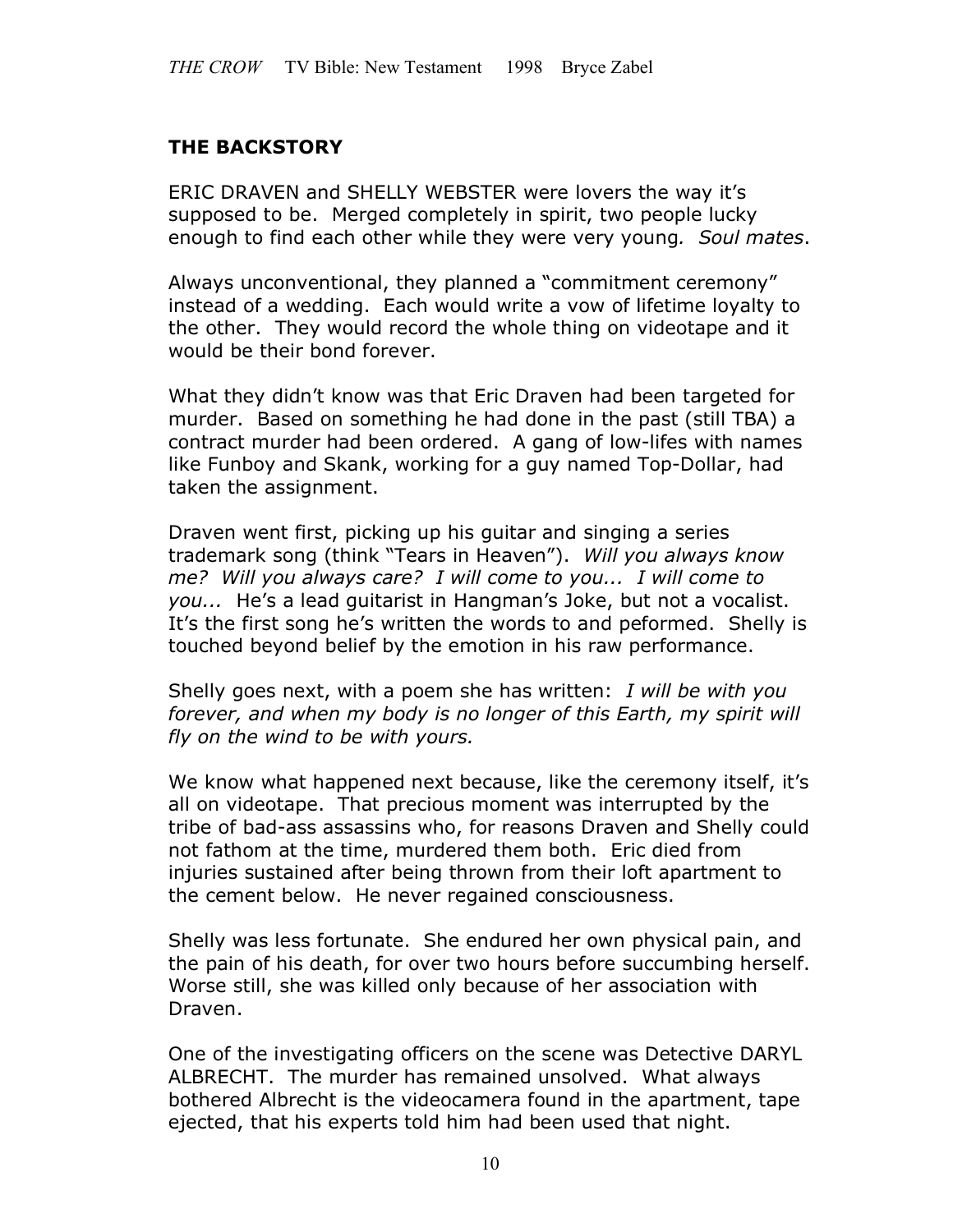The street kid who first identified the mangled body of Eric Draven was a tough 14-year-old named SARAH. She knew Eric and Shelly in life, and will know them again in death.

#### **THE ORIGIN EPISODES**

Episode #1 ("The Soul Can't Rest, Part One") and Episode #2 ("The Soul Can't Rest, Part Two") will be stand-alone episodes which will fit together as a fulllength film.

It is exactly one year later.

Establish Eric Draven in the "Land of the Dead." Finally, something catches our eye. A crow in flight. It lands, head darting about. Think of our feathered friend here as the "hand of God." Draven hasn't seen anything move since finding himself here.

The spirit crow leads him from the empty city to the eternal forest. Finally, to a long suspension bridge spanning a gorge far below.

DRAVEN JUMPS FROM THE MIDDLE OF THE BRIDGE!

And then it happens…

A SPECIAL EFFECTS sequence brings together some kind of ENERGY CYCLONE which seems to be emerging not only from the heavens above but from the ground below. We are witnessing, for the first time, THE BIRTH OF A CROW – not the bird, but the dead person being re-animated back to Earth.

As with most births, it's enormously painful. The person slammed to the ground in front of us is recognizable as Eric Draven. He is as naked as the first day he was born.

The first image Draven sees is that of the Crow make-up familiar from the films. The man wearing it is speaking Spanish. Draven has been deposited directly into a Mexican "Day of the Dead" celebration – a time when it is believed the spirits can more easily pass back and forth between the two worlds.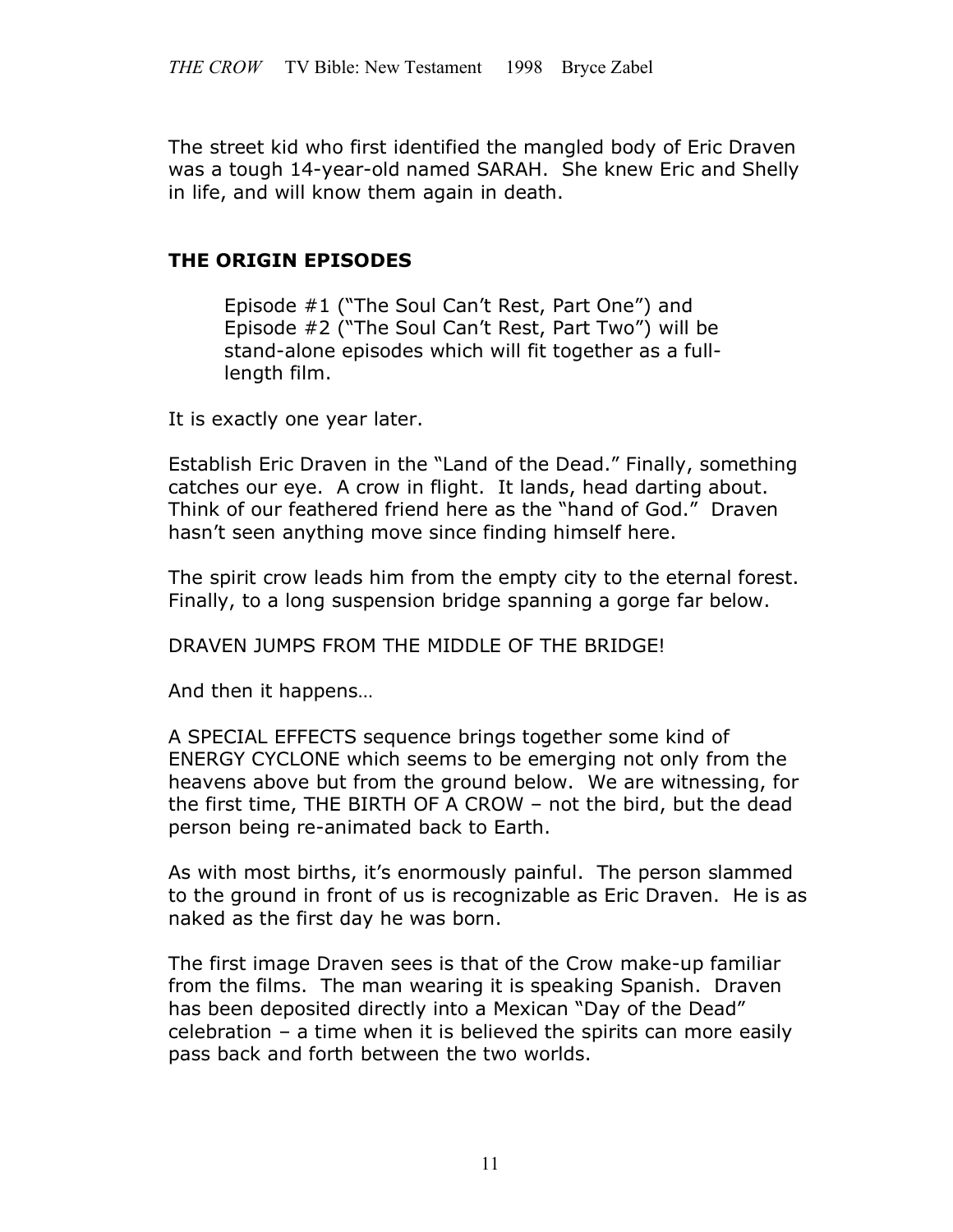The townspeople believe they have witnessed a miracle. They give Draven some clothes and a ride into town. Draven is disoriented and, apparently, amnesic – he has no memory of who he is or why he's there. All he knows is that the spirit crow seems to be flying north, and that is where he must go.

While hitchhiking with a couple of low-rent four-wheeling thrillseekers heading back to the states, he hears the song he recorded the night he died. The song has been completely altered through the addition of studio musicians, and the singer is not Draven. Instead of a haunting refrain, it is an amped up distortion of everything it was supposed to be. Draven is disturbed by the recording, but he doesn't know why.

Meanwhile, back in our fictional megalopolis of Port Columbia, there are others reflecting on the events of a year ago.

*SIDEBAR: Since Detroit doesn't allow us to use our new production location to its full advantage, the thought is to create a fictional metropolis that is credible to shoot in Vancouver. It will rarely be referred to, but it will be necessary to call our city something from time-to-time.*

For starters, we see the videotape of the night Draven and Shelly died. It's being watched by the sick psychos who murdered them. Their own personal snuff film. As they watch Draven sing to Shelly, they fast forward to "get to the good part."

Meanwhile, Detective Albrecht has found Sarah on the streets, skipping school. She just can't go on the anniversary of the murders and Albrecht, compassionate man that he is, allows her to blow it off – *just this once*. Albrecht has always thought of himself as Sarah's "Guardian Angel."

Days later, Draven shows up in Port Columbia himself. He may even end up at a shelter, talking with an overworked counselor wondering whether to commit him to the state hospital or not. The truth is Draven seems classically crazy. He's hearing voices, and having delusions.

The crow (as opposed to Draven, later, as The Crow) leads Draven to the loft apartment he shared with Shelly. In FLASH-CUTS, Draven comes face-to-face with the pain of that terrible night.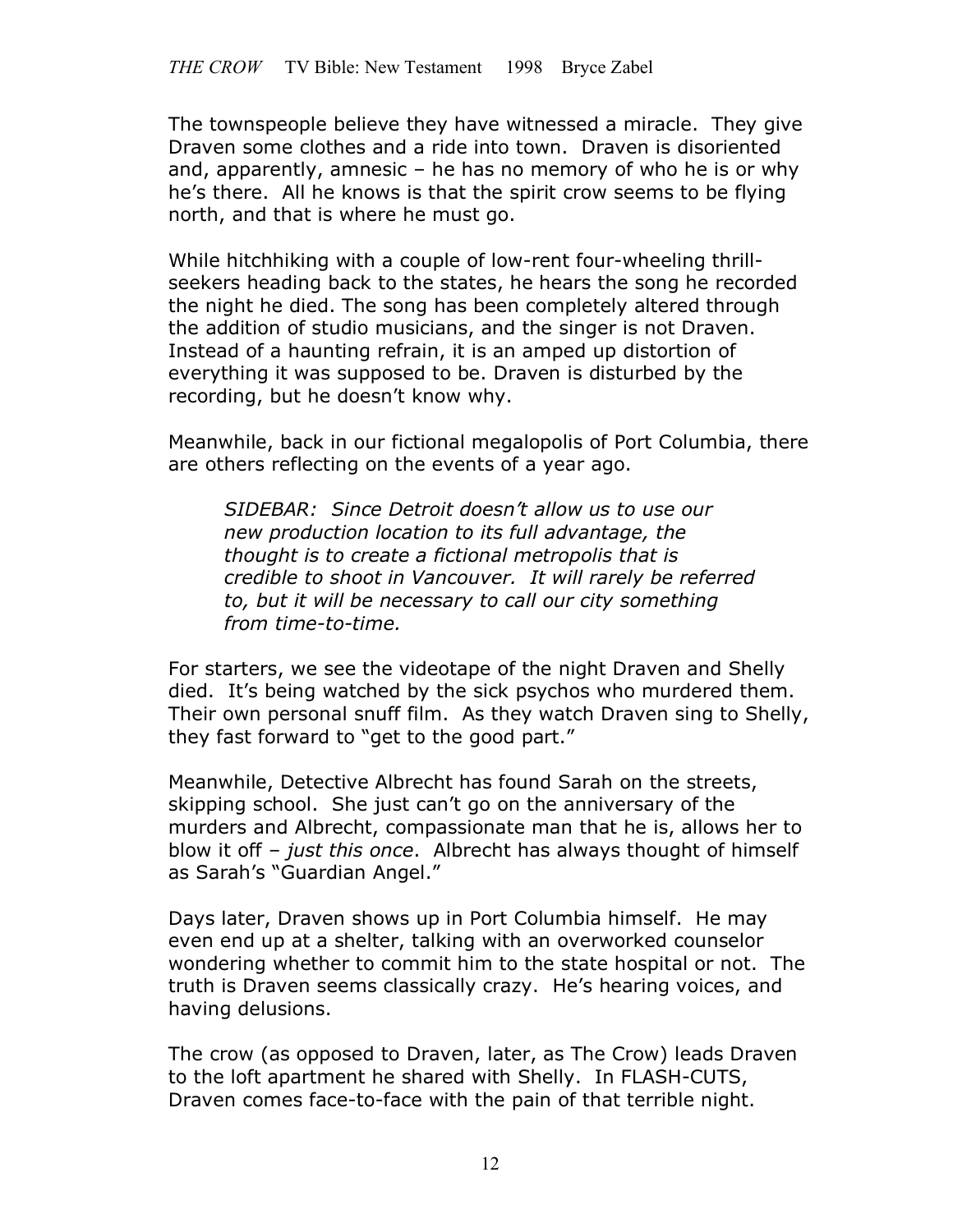In some manner TBA, this triggers our initial transformation to the Crow.

- $\triangleright$  ALTERNATIVE #1: As in the feature, Draven puts on Shelly's theater make-up, and becomes The Crow as a madman's DISGUISE.
- $\triangleright$  ALTERNATIVE #2: It's a PSYCHOLOGICAL STATE. The Crow persona asserts itself as an archetype on someone's consciousness. The Native Americans may have had Crows, too, who applied warpaint like this.
- $\triangleright$  ALTERNATIVE #3: There is no Crow mask to be applied. Becoming the Crow is not only a psychological state, it is also PHYSIOLOGICAL. As the Crow persona asserts itself, his skin drains of color and takes on a more realistic version of the film's make-up.

Draven goes out after his killers, confronts one (who probably dies, but not from an outright execution but through his fear of the Crow causing him to take a risk which results in his own death.)

Draven, however, is surprised by the rest of the gang members who take him apart with gunfire, and leave him for dead.

Like an injured bird, Draven goes back to the Crow's Nest (the rooftop of his former apartment), to be alone again, to re-generate his tissues and his energy. Although the dead cannot be literally killed again, the bodies they inhabit can still suffer physical consequences.

Guess who also goes to this place, to be alone, to escape? Sarah. She has found Draven because Gabriel, the white cat, has led her to him. Sarah adopted the cat after the murders.

Sarah is repelled by Draven and his injuries, yes, but she's a kid who can handle seriously weird shit, and that's exactly what she does here. Since Eric and Shelly's death, Sarah has been in a downward spiral, something that hasn't been helped by her absentee, drug-addicted mother, Darla.

As in the feature, we are telling the story now of Eric Draven's return from the "Land of the Dead," with a few twists thrown in. Here's where the biggest one comes in.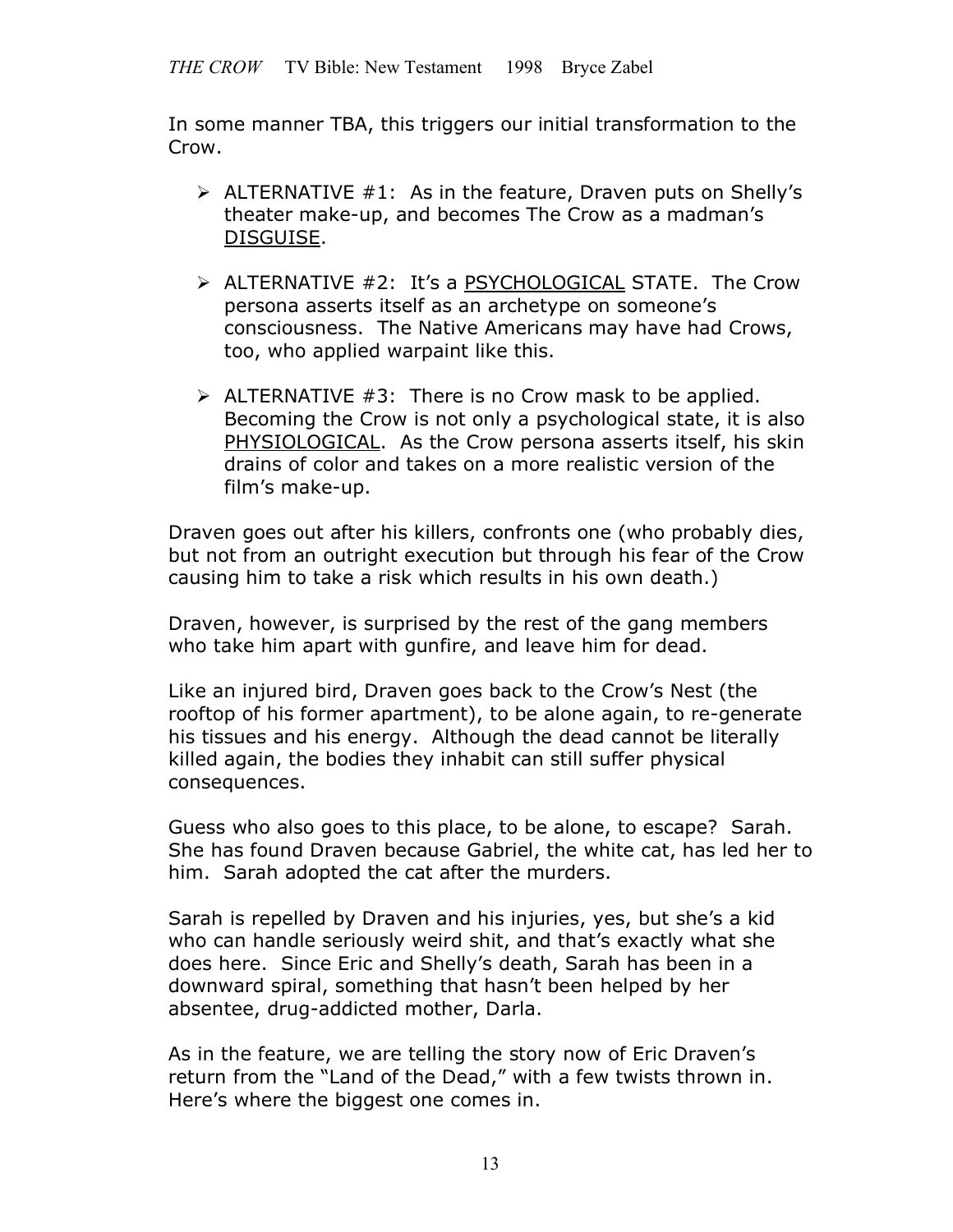Eric Draven – our dead man – gets a life. He does get recognized. First, by Shelly who finds him in the Crow's nest. Then by Detective Albrecht. Ultimately, by others who know him, including India Reyes, the record promoter who tries to promote herself now as Draven's new best friend.

Albrecht follows Sarah and finds Draven. This time Albrecht is not there to understand Draven's predicament. He's there to solve an unsolved double homicide. *If you're who you say you are…if you're Eric Draven, then you're the number one suspect in the death of Shelly Webster.*

Albrecht thinks Draven might have been a jealous boyfriend who caught Shelly with another man the night before their wedding and killed them both. What Albrecht can't figure out is why Draven would show up back in town a year later with zero alibi. Without sufficient evidence to indict Draven, Albrecht becomes more interested than ever in finding the missing videotape from the night of the murders.

Draven's past seems to be crashing in on him. This includes a reacquaintance with INDIA REYES, the flashy entrepreneur behind RESURRECTION RECORDS. *Eric, you look like you've been to hell and back…* She's the woman who had nearly signed Draven's band, only to be on the verge of losing them to a rival record company shortly before his death.

Although Reyes is not seen by Draven for what she really is at the beginning, the seeds will be planted here.

The first big clue is that India Reyes is the master-mind behind the recently released "Back to You" – the over-blown version of Draven's vows to Shelly, lifted from the tape recorder and embellished heavily in studio by Draven's former band, Hangman's Joke.

Draven confronts his former bandmates in our opener as to where they got his song. This confrontation takes place at the warehouse rock club where they played most of their gigs. The spirit crow refuses to go here for unknown reasons.

Also, during this time, Albrecht manages to get a court order to exhume the body of Eric Draven. He's going to find out the real identity of the body that was buried, and start looking for clues from there. Surprise! There's nothing in the casket.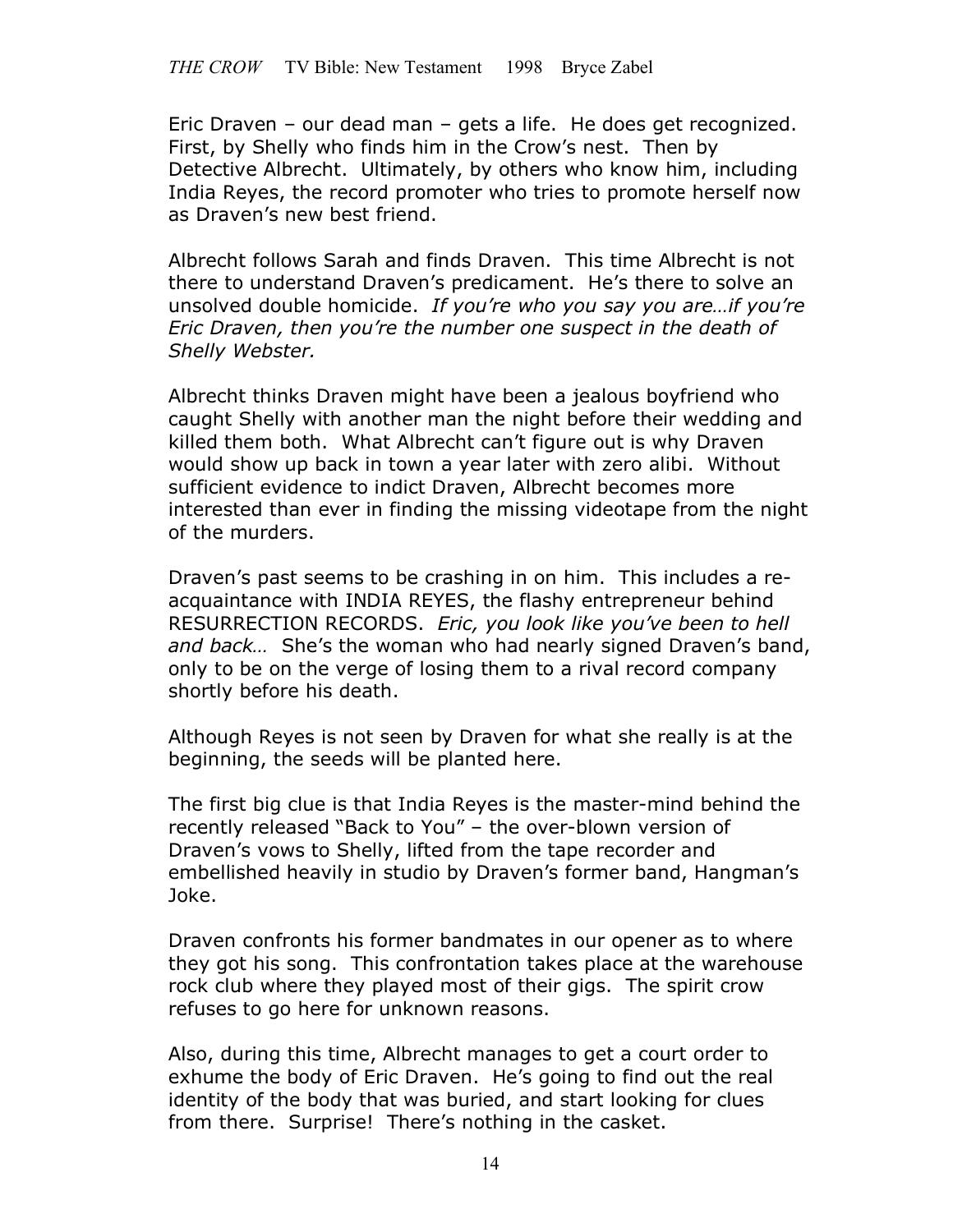Draven's simple quest to find the ring he gave Shelly on the night she died leads him to discover his murderers.

Also in this opener, Draven makes initial contact with Shelly Webster. She was the only woman in Draven's life, and she has followed him into their deaths as well. The vows they took, turn out be real. He came back. She can't quite leave. Draven: *I love you enough to let go.* Shelly: *I love you enough not to.*

Shelly is a spirit that cannot move on because she wants to be with Draven. *Think of her as a haunting angel who simply cannot let go.*

Draven, apparently, is a spirit that cannot move on because he has unfinished business on Earth. *Think of him as an avenging angel who has work to do.*

Shelly, too, still exists in the "Land of the Dead." Think of it as a way station for spirits in transition. As we stated, the rules of time and space don't apply here. Draven may have been gone for an Earth year, but he has no concept of the time passage when he returns. He also never saw Shelly when he was there.

Basically, Draven and Shelly's spirits are locked together. He wants her to "go on" but she won't go anywhere without him. Together they manage to state their mission statement for the series. To determine what it is that it will take to re-unite them in the face of this cosmic mystery, and to stay together in immortality.

During our two-hour launch, Draven/the Crow manages to give Sarah and her mother a second chance. By the end, Darla is in rehab, and Sarah is living temporarily under the custody of Albrecht. Sarah now wears the Shelly's ring around her neck.

Albrecht stops Draven from killing the remaining gang members and Top-Dollar by arresting them first. He has the videotape. *Let the state kill them. Don't put yourself in this.* He tells Draven that he's always been an open-minded man, but even his mind can't open this far this soon. *So I got my eye on you, hotshot. The line you better not cross is that girl, Sarah. She's got enough problems. You keep your distance…*

As we end the first two-hours, Albrecht has filed a report saying that there is insufficient evidence to charge Eric Draven with a crime.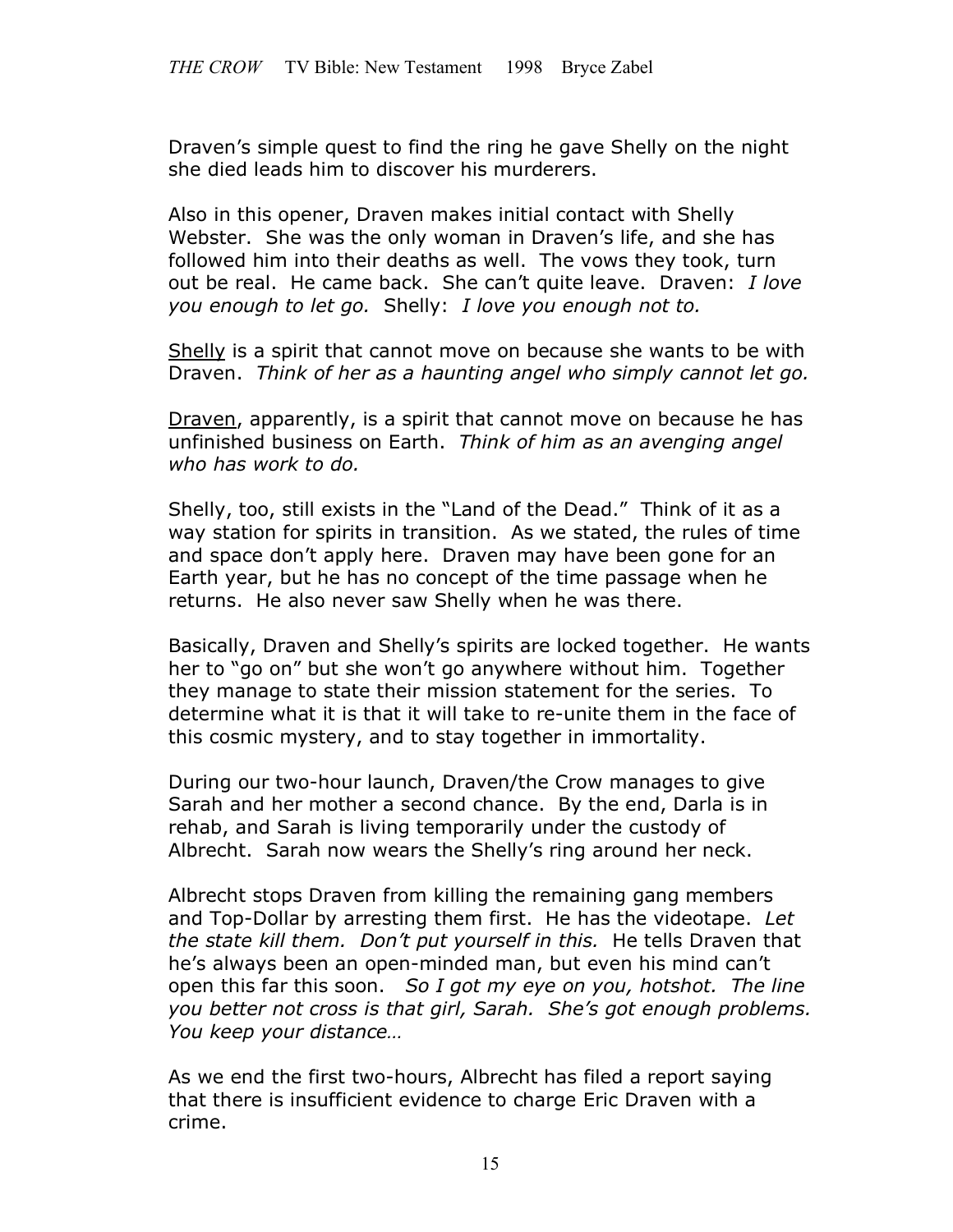Still, the murder remains under investigation, and the case is not closed.

Draven watches the spirit crow take off from the Crow's Nest…

As the crow flies through the streets of the city…

Prepare to be rocked by an angel…

This is just the beginning…

#### **THE SEASON #1 ARC**

Bottom line? *The Crow* is about Eric Draven's quest for redemption and the healing power of spiritual love. What makes it interesting and compelling for viewers is that there is no road map to redemption. There is no literal stairway, and God hasn't told Draven or Shelly exactly how it's supposed to work. Everyone's like that stranger on the bus, just trying to find his way home…

#### **DRAVEN**

The cosmic mystery part is further complicated by the down-to-Earth fact that Eric Draven's return has placed him – as they said of the Ramsey parents – "under an umbrella of suspicion." Imagine if Kurt Cobain had come back to Seattle a year after his death, and had been implicated in the death of Courtney Love.

Therefore, Eric Draven is part-pariah and part man of mystery. People who never knew him before treat him as a murderer. Former friends won't talk to him. And yet…

He is also an underground legend in the music sub-culture. The local version of Cobain or Morrison coming back to life. To some of these people, he's like a Rock God.

What he is, more than anything, is a man who lost everything he had. His consciousness exists in a different place than it used to.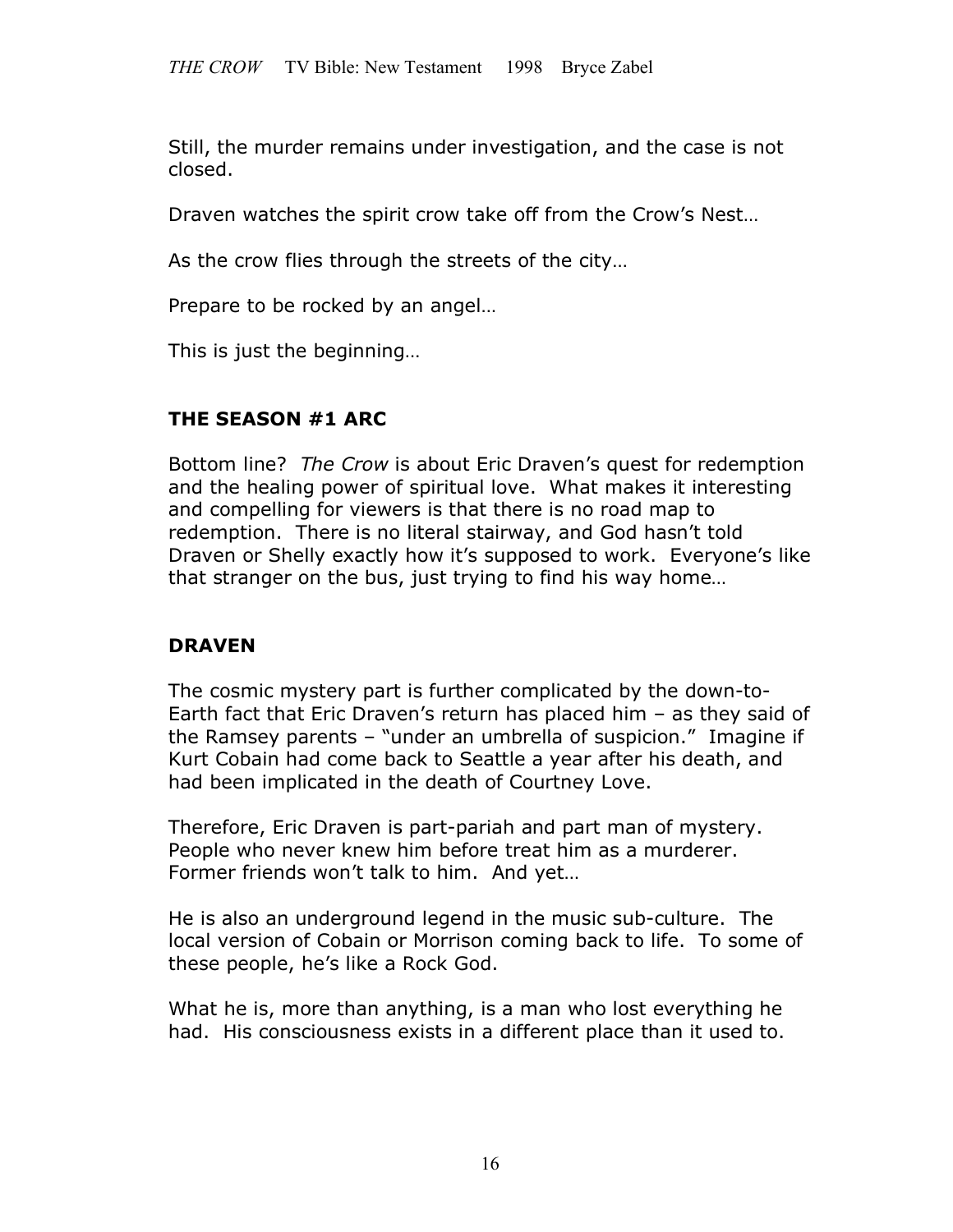Still, Draven must find himself pulled into relationships with others because, ultimately, the characters and relationships are the only things which put real jeopardy on the screen. You can't do it with just a car chase, or a knife fight. You have to put people you know at risk. Let's talk about them:

# **SHELLY**

Although Shelly is the reason behind what has happened to Draven, her presence is more often felt than literal. We see her in flashbacks invoking their former life and, occasionally, we will see her as a spirit which is temporarily manifested in our world.

However, we would like to take her presence a step further, to make her a little more proactive and create a scenario where she can actually be in a scene from time-to-time without Draven.

That's where the "Land of the Dead" concept comes in. This existential plane will be conceived with our production designer but will serve as a place where Shelly could actually get a story going for us. It's mysterious, a place where the ordinary rules don't apply, and anything can happen.

Here's an example of how we can use it to inbound a story from the headlines. She meets Jon-Benet Ramsey (the fictional version) who is very much like Shelly. She refuses to move on until certain business on Earth is finished for her. Namely, she was abused by her father and murdered by her mother, and she's worried about her sister.

Under this scenario, Shelly can occasionally be a direct conduit to Draven's attempts to help the other murdered dead like himself seek justice. We may, from time-to-time, let her be a "walk-in" spirit who can dominate the soul momentarily in another persons body.

Also, interesting as it is for Shelly's spirit to have the ability to briefly penetrate into our plane of existence, it may be equally interesting to see Draven able to do the same to the "Land of the Dead" on a limited basis. This won't be easy, and will require some creepy, "Flatliners" type of jeopardy and physical ordeal.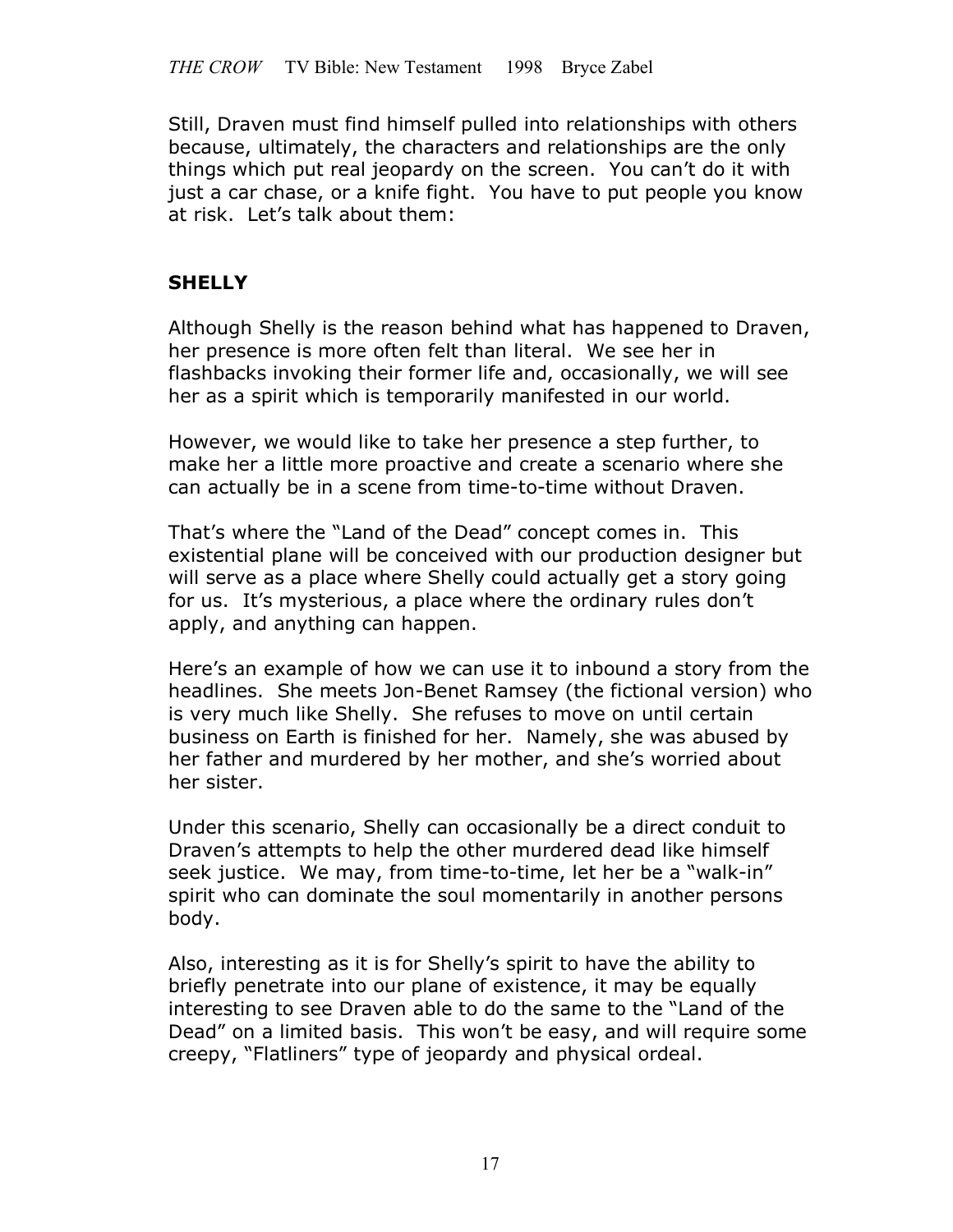# **SARAH**

At least at the very beginning, only Sarah believes that Eric Draven died, and has come back to Earth. She, above all others, will be steadfast in her support and understanding, or at least as much as a young girl starting high school can be.

That's the key to using this character. The pain of adolescence seen through the prism of other-worldly brushes with evil and death.

In the early episodes, Draven (as the Crow) scores a major victory putting Sarah back together with her newly clean junkie mom, Darla. This also affects Albrecht, who had taken to watching over Sarah. Let's grow the relationship a while so that when Darla is killed, it's going to grab us by the throats emotionally.

# **ALBRECHT**

Remember the stages Albrecht went through in the feature? The idea here is that each one of them is rich with character and we ought to enjoy them more. Let's give this character his own journey, too. It goes roughly like this:

In the first two episodes, Albrecht starts by suspecting Draven of murder. The idea being that Albrecht knows two people were killed. The body thought to be Draven's was almost unrecognizable from the fall. Albrecht's working theory is the "Jealous Boyfriend." Shelly had another guy. Draven killed them both, made it look like he was killed and split town.

As the series progresses, he suspects Draven of being the Crow vigilante.

Finally, he can't ignore the ultimate truth. Draven really is returned from the dead, weird as that may sound.

Ultimately, Albrecht's relationship with Draven evolves to a form of respect and friendship. This is a 22-episode arc we're talking about. We want to take the journey with these two men, and watch a credible relationship come out of it.

Part of the reason we need to take our time getting here is that Draven already has a lot of help engineered into the series concept: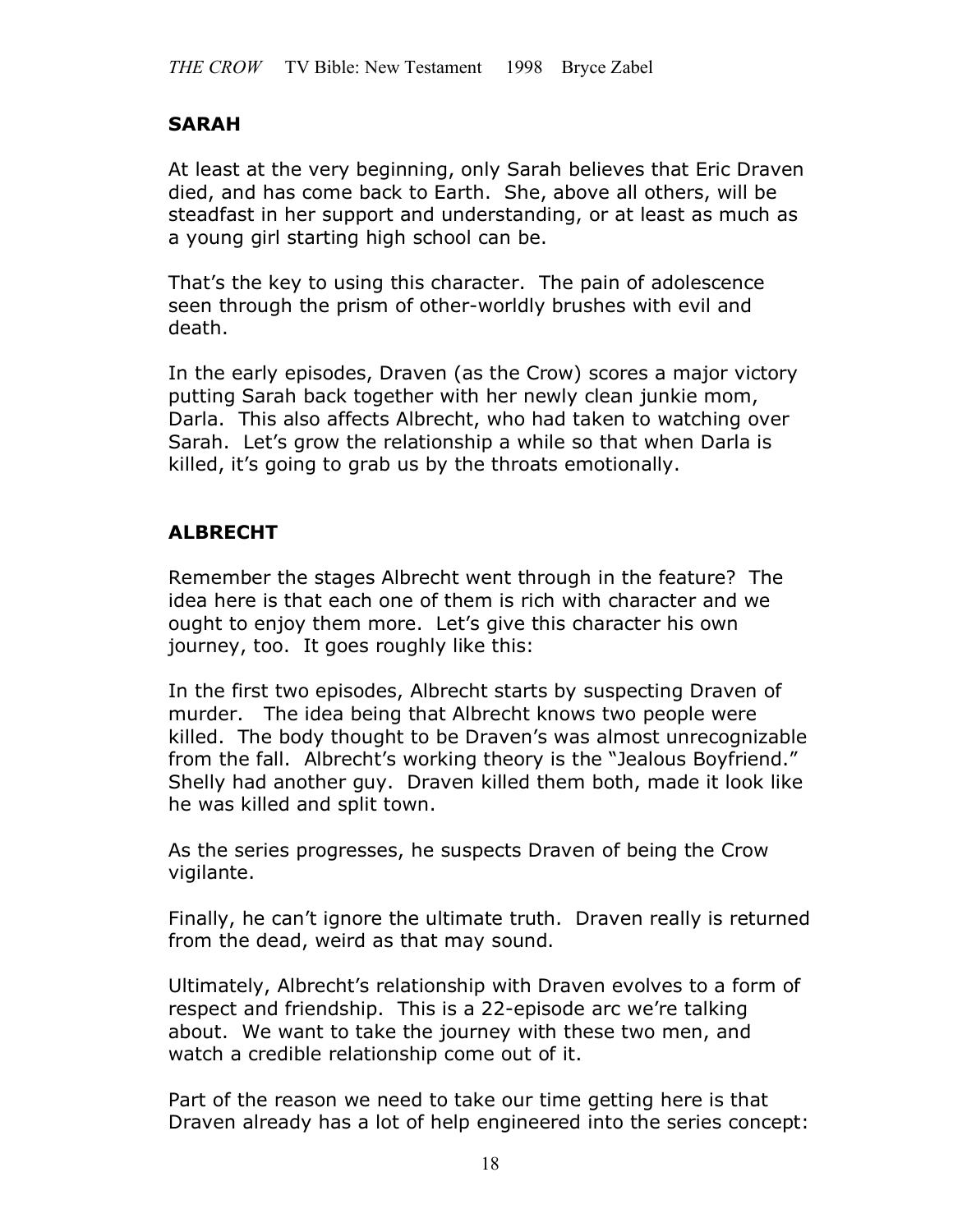from the spirit crow to Shelly's otherworldly knowledge to Sarah's street smarts. If he's also got a friendly cop, it's too much to start with.

Besides, it'll be more fun to build a friend out of an adversary.

# **DRAVEN / ALBRECHT / SARAH**

Again, rather than start with everything neat and tidy, let's watch these people slowly knit together into our life/death dysfunctional family.

Sarah ends up letting Albrecht adopt her, but only after a wrenching episode where these two battered souls decide to join forces.

This moment also coincides roughly with Albrecht's pursuit of the Port Columbia vigilante and the revelation that Draven actually is back from the dead.

> This puts a *seen-it-all black cop* – an *emotionally battered street kid* – a *re-animated rock-and-roller* – and a *marooned spiritual entity* – basically sharing the same stage space.

Here are some quick answers to some of the bigger questions we'll be involved with in the first season:

# **HOW DOES THE CROW GET HIS NAME?**

Unlike the feature where Draven simply tells people he's Eric Draven while in the Crow make-up, we believe that Draven is not eager to share this information while in Crow mode.

When he needs a name, he looks no further than the ever-present spirit crow which both leads and follows him. *People want to know who did this to you, you tell them it was the Crow.*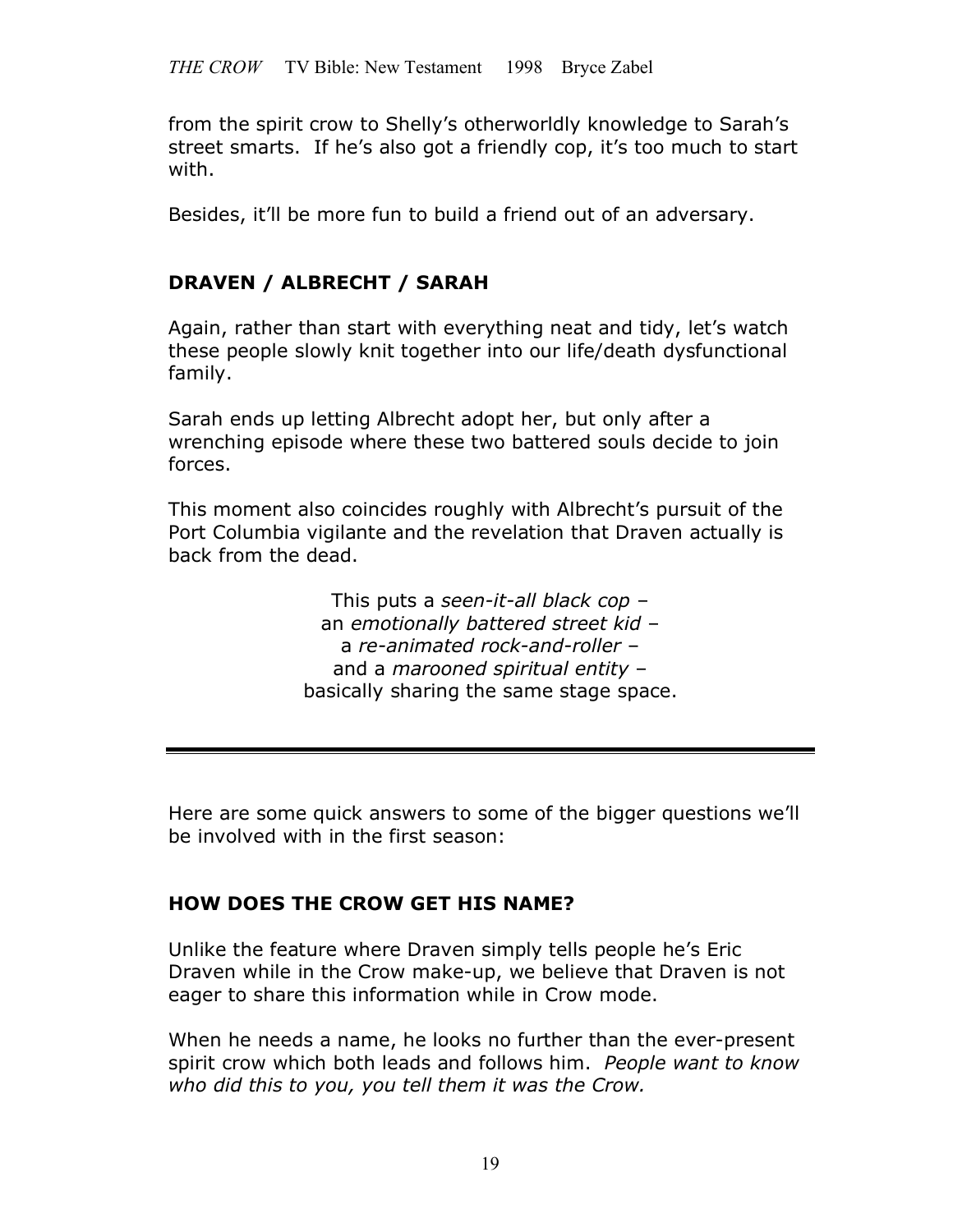It catches on. The Crow takes up less space on a newspaper headline than "Nighttime Vigilante."

#### **DOES DRAVEN HAVE A CONTINUING PRESENCE WITH HIS ROCK BAND, HANGMAN'S JOKE?**

Let's put it this way. These were guys he used to hang with a lot, and they  $-$  as much as anyone  $-$  will want to know what really happened to Draven. Will they play together again? Probably not. They will probably try to re-unite with him, but he's changed so very much they will split violently apart. If Draven is Lennon, there is another member who's McCartney who kept the group going and resents Draven's return.

Draven will, however, use his guitar and his music as a way to express his feelings about what's happening to him. Usually alone, in moody circumstances. And, possibly – every once in a while – he may play at the Resurrection club, backed by members of other groups, who let him sit in for a few songs.

#### **HOW DO WE DEAL WITH THE JEOPARDY FACTOR IF HE'S A DEAD GUY WHO CAN'T BE STOPPED?**

Important question. Truly, we have a problem unless PHYSICAL BATTLES HAVE CONSEQUENCES.

It's like Superman. After he started flying at the speed of light instead of leaping tall buildings in a single bound, it was necessary for Kryptonite to be invented.

In our own case, rather than the Crow being someone who can't be killed, or even slowed down by a bullet, we need to see some effect. This will increase our sense of jeopardy and suspense.

Think of Draven's body – under the guidance of the Crow – as a powerful CHARGED BATTERY. It can do miraculous things, but it can't do them forever, and occasionally it's necessary to regenerate the energy field.

This means we still get the cool effects shots where a bullet goes through his hand and heals spontaneously in front of us.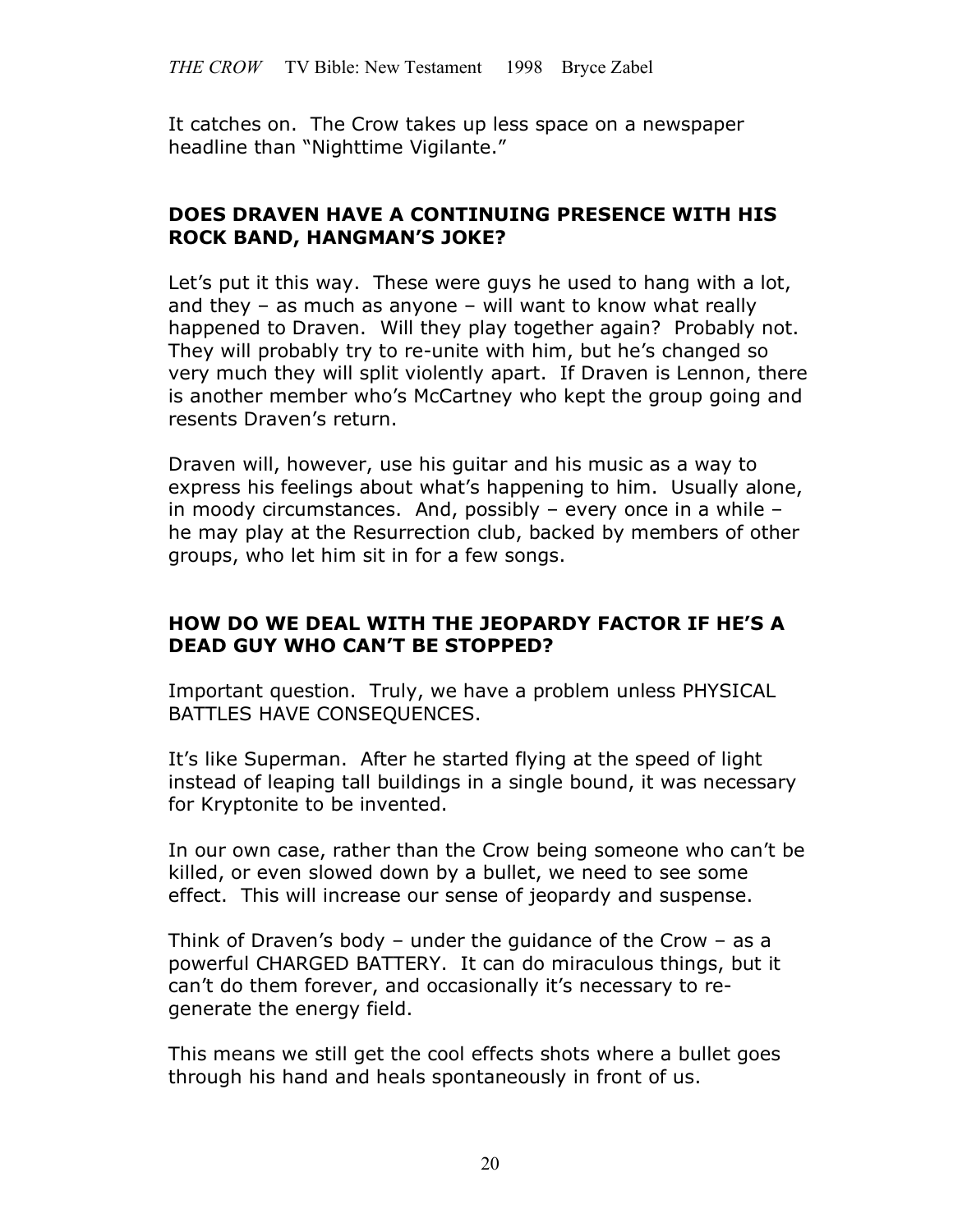Yet, it also means that rather than wade right into weapons, he'll want to avoid them. If he's expended massive energy on fighting or re-generation, something that might seem able to kill an ordinary human may also be able to kill him.

So, as in our first episode, the bad guys may "leave him for dead." Yet, by the time the cops have arrived, he may be long gone. In reality, his body will have re-generated itself in time to escape.

Ultimately, we will learn that the complete loss of the Crow's energy field is not exactly a new death, but the end of his union with the Crow spirit guide. At that point, Draven will be doomed to wander the Earth, a lost soul with no chance of re-joining Shelly. He'll learn this in a mid-season episode where he meets the SKULL COWBOY, another such doomed soul.

#### **THE RELATIONSHIP BETWEEN ERIC DRAVEN AND SHELLY WEBSTER…**

Let's start with what it is not. It is not Master/Pupil.

Shelly has not suddenly been given complete Enlightenment any more than Eric has. They've both moved beyond their previous life together, but both are still searching for answers.

Each week Shelly will come to Draven in some metaphysically inspired manner. But we won't forget that she's his lover, not his fairy godmother.

She could go on to the next level (or at least feels that she could) but refuses to out of her love for Draven. So, she's scared of her fate, but resolute in her love.

They can only guess that a mission must be fulfilled. All they know is they will try to do it together.

The Stairway to Heaven metaphor. It's not just Eric's. It's Shelly's, too. She's on that stairway – one step up from the material world, but still shut out of pure Heaven. She can't complete her journey until Eric's fate is decided, one way or the other.

In order to give Eric that second chance he was brought back as a Crow. *The Crow*'s persona is not Eric, but it is so powerful and supernatural that he finds Eric Draven being submerged. He is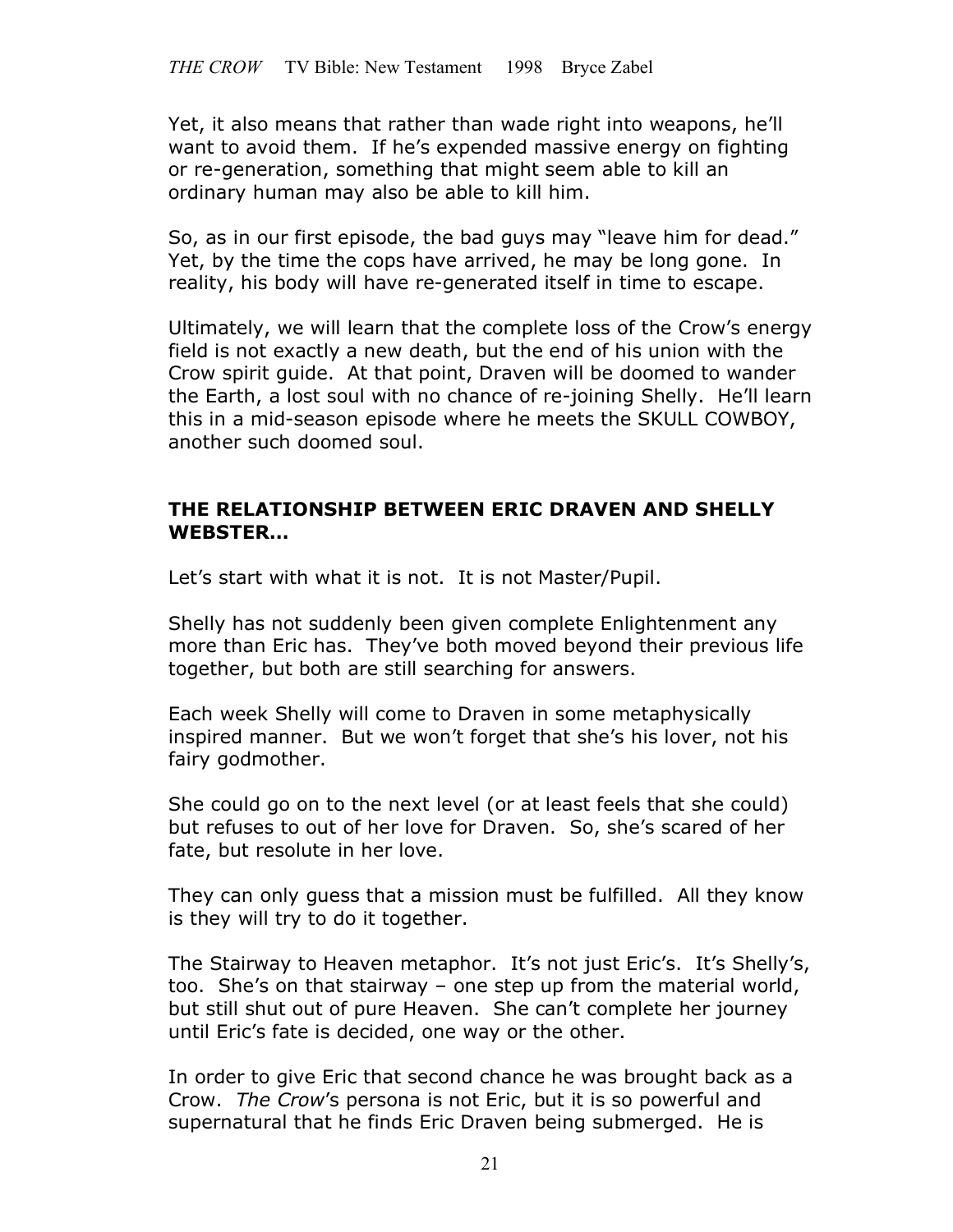struggling against his nature, and also against the nature of *The Crow*. Maybe being a Crow isn't such a great thing, but it's the only way for Draven to even have a chance.

Rather than Shelly the guru laying down the rules for Eric, let the EXACT nature of their dilemma be part of their quest (and part of the reason the audience tries to watch every episode, to get more clues).

If she's lower level, too, then together, they try to find their way to each other in the dark.

#### **WHY DIDN'T ERIC DRAVEN AT LEAST END UP IN THE SAME PLACE AS SHELLY WEBSTER?**

The truth is that Eric Draven has been given a second chance only because of Shelly.

God (or the Ultimate Power) wants their two spirits to travel together, but it's not that simple. For starters, if Shelly hadn't been in the picture, Eric Draven's soul would probably have been cast down to Hell already.

That's because there is something in Draven's past that is pretty bad stuff. Nominations open on this one. The point is Eric Draven ain't no angel.

He did change his life, though. Got straight, found a good woman, tried to set things right. What he never did is tell anyone. Not even Shelly. That secret would have to wait until they were both dead before being shared.

So, when the cosmic equation was totaled, Shelly put the balance of Eric's soul on the good side. By a shade. He was a perfect candidate to come back as the Crow.

The problem for both of them should be that neither one can complete the journey without the other.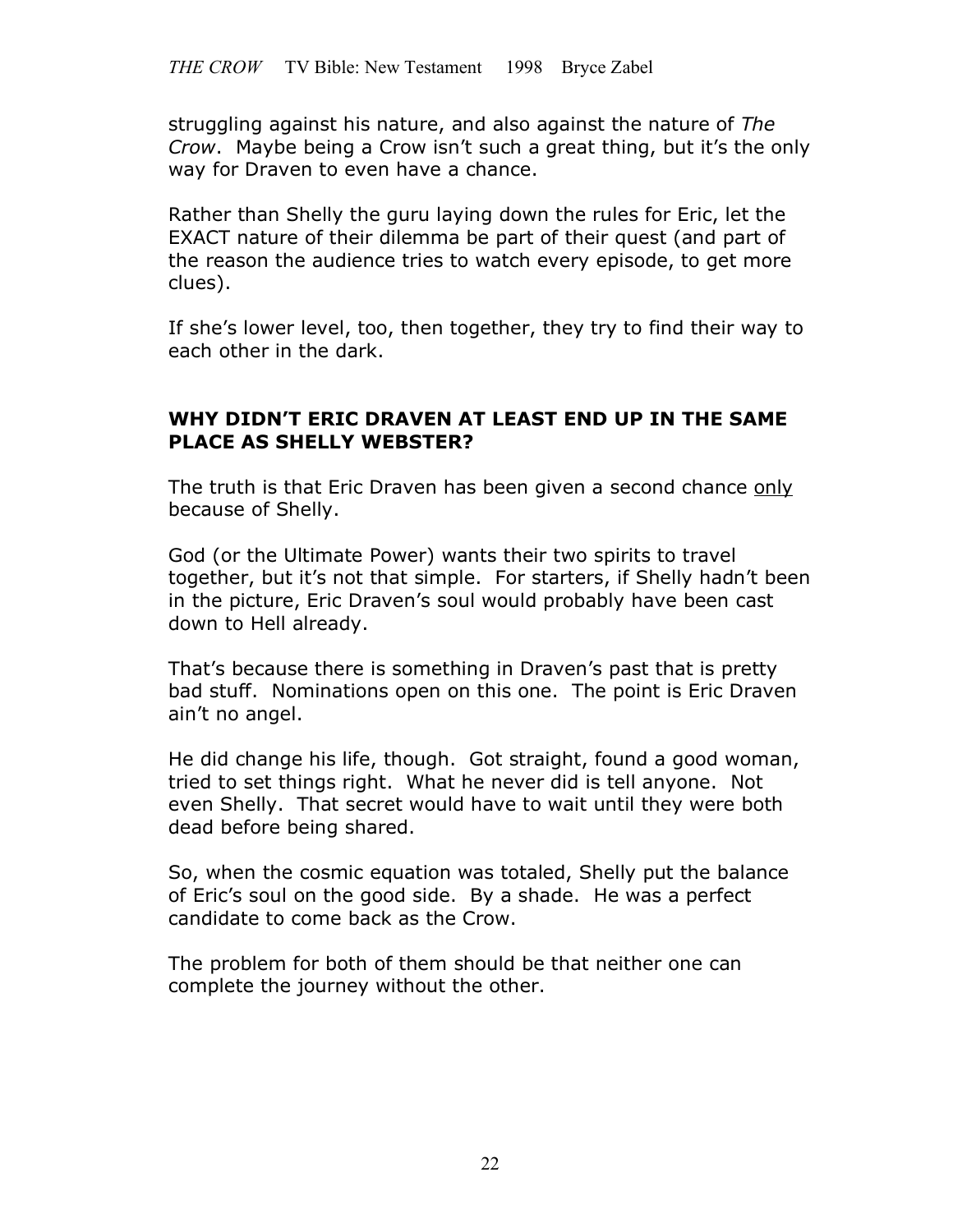# **TO KILL OR NOT TO KILL?**

The Crow of feature films kills people. Really, really bad people who really, really deserve it … but, yeah, he still kills them. Judge and jury and executioner all rolled into one stylized package.

What about our TV Crow? Well, for starters, we're going to put more inner conflict to work with the yin/yang of Draven's humanity battling the Crow's thirst for revenge.

So, yeah, he might actually kill someone someday – in full Crow mode that Draven later can distance himself from. He won't do this often, he'll feel bad about it, and the people it happens to will be really, really bad people who really, really deserve it.

What we can do that is very appropriate and consistent with the film version is to use the Crow's empath powers. The Crow uses fighting skills to defeat our villains then uses his mental powers to give them back the pain they caused. This can lead to the taking of their own life out of guilt, submitting to arrest or working toward a changed life.

Other options are that the person is publicly exposed for their evil, or they receive a little poetic justice custom tailored for them.

Finally, however, the debate over lethal punishment is appropriate to this series as it gives Draven and Shelly something to grapple with. Even assuming the stairway's just a metaphor, they have to believe that taking life never should be rewarded, especially in a cosmic sense.

Ultimately, the Crow, despite being a dead guy, still has to come down as pretty much pro-life, in the least-political sense of the word there is…

#### **WHO REALLY MURDERED ERIC DRAVEN AND SHELLY WEBSTER?**

We know the actual deaths were caused by Top Dollar and his gang. But somebody gave them the order, and that someone was India Reyes.